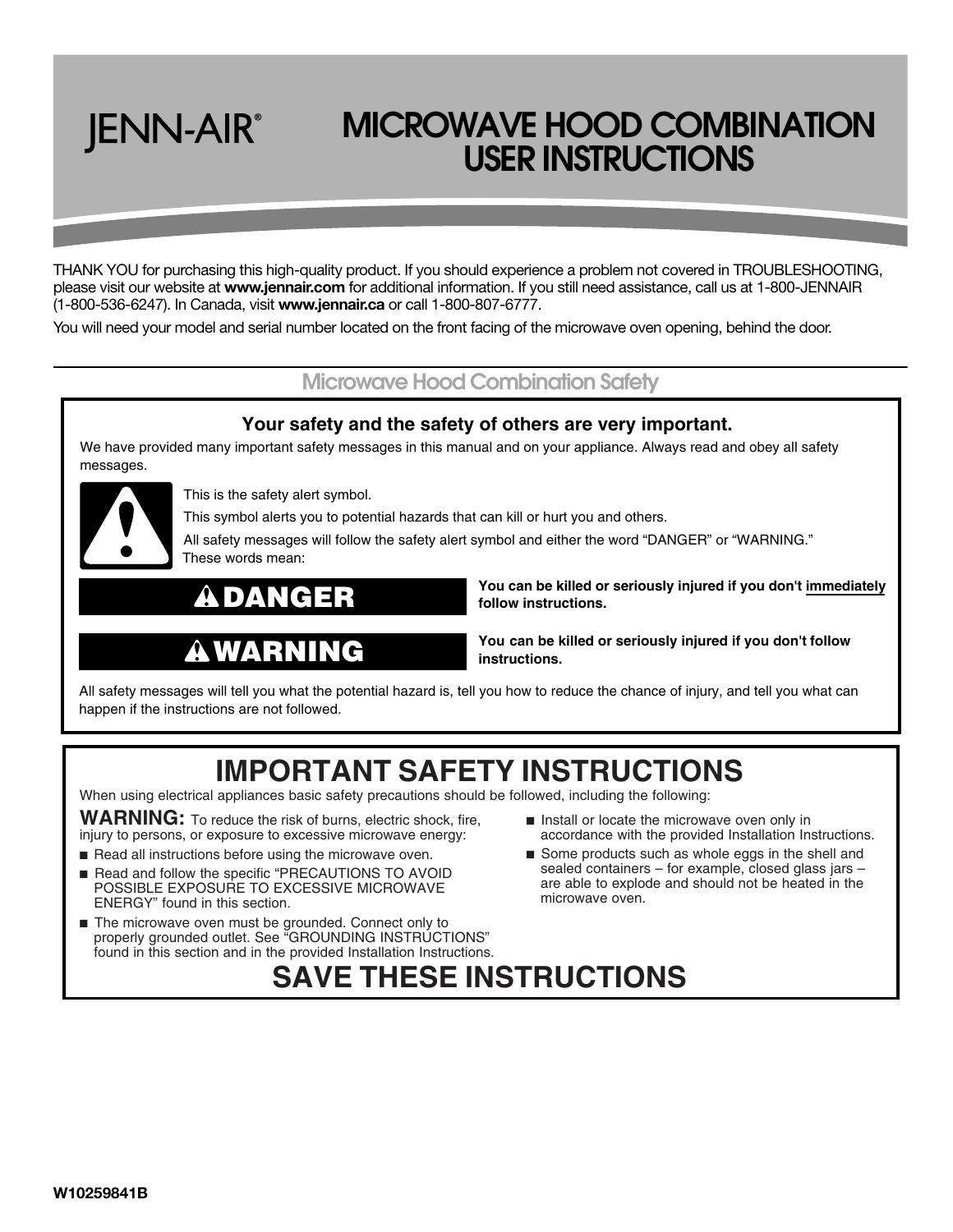## **IMPORTANT SAFETY INSTRUCTIONS**

- Use the microwave oven only for its intended use as described in this manual. Do not use corrosive chemicals or vapors in the microwave oven. This type of oven is specifically designed to heat, cook, or dry food. It is not designed for industrial or laboratory use.
- As with any appliance, close supervision is necessary when used by children.
- Do not operate the microwave oven if it has a damaged cord or plug, if it is not working properly, or if it has been damaged or dropped.
- The microwave oven should be serviced only by qualified service personnel. Call an authorized service company for examination, repair, or adjustment.
- See door surface cleaning instructions in the "Microwave Oven Care" section.
- To reduce the risk of fire in the oven cavity:
	- Do not overcook food. Carefully attend the microwave oven when paper, plastic, or other combustible materials are placed inside the oven to facilitate cooking.
	- Remove wire twist-ties from paper or plastic bags before placing bags in oven.
	- If materials inside the oven ignite, keep oven door closed, turn oven off, and disconnect the power cord, or shut off power at the fuse or circuit breaker panel.
	- Do not use the cavity for storage purposes. Do not leave paper products, cooking utensils, or food in the cavity when not in use.
- Liquids, such as water, coffee, or tea are able to be overheated beyond the boiling point without appearing to be boiling. Visible bubbling or boiling when the container is removed from the microwave oven is not always present. THIS COULD RESULT IN VERY HOT LIQUIDS SUDDENLY BOILING OVER WHEN THE CONTAINER IS DISTURBED OR A SPOON OR OTHER UTENSIL IS INSERTED INTO THE LIQUID.

To reduce the risk of injury to persons:

- Do not overheat the liquid.
- Stir the liquid both before and halfway through heating it.
- Do not use straight-sided containers with narrow necks.
- After heating, allow the container to stand in the microwave oven for a short time before removing the container.
- Use extreme care when inserting a spoon or other utensil into the container.
- Oversized foods or oversized metal utensils should not be inserted in the microwave oven as they may create a fire or risk of electric shock.
- Do not clean with metal scouring pads. Pieces can burn off the pad and touch electrical parts involving a risk of electric shock.
- Suitable for use above both gas and electric cooking equipment.
- Intended to be used above ranges with maximum width of 36" (91.44 cm).
- Clean Ventilating Hoods Frequently Grease should not be allowed to accumulate on hood or filter.
- Do not use paper products when appliance is operated in convection, combination, grill or "PAN BROWN" mode (on models with such features).
- Do not store any materials, other than manufacturer's recommended accessories, in this oven when not in use.
- Do not store anything directly on top of the microwave oven when the microwave oven is in operation.
- When flambeing foods under the hood, turn the fan on.
- Use care when cleaning the vent-hood filter. Corrosive cleaning agents, such as lye-based oven cleaners, may damage the filter.
- Do not cover or block any openings on the microwave oven.
- Do not store this microwave oven outdoors. Do not use the microwave oven near water - for example, near a kitchen sink, in a wet basement, or near a swimming pool, or similar locations.
- Do not immerse cord or plug in water.
- Keep cord away from heated surfaces.
- Do not let cord hang over edge of table or counter.
- Do not mount over a sink.
- Do not cover racks or any other part of the oven with metal foil. This will cause overheating of the oven.

## **SAVE THESE INSTRUCTIONS**

### **PRECAUTIONS TO AVOID POSSIBLE EXPOSURE TO EXCESSIVE MICROWAVE ENERGY**

- **(a)** Do not attempt to operate this oven with the door open since open-door operation can result in harmful exposure to microwave energy. It is important not to defeat or tamper with the safety interlocks.
- **(b)** Do not place any object between the oven front face and the door or allow soil or cleaner residue to accumulate on sealing surfaces.
- **(c)** Do not operate the oven if it is damaged. It is particularly important that the oven door close properly and that there is no damage to the:
	- (1) Door (bent),
	- (2) Hinges and latches (broken or loosened),
	- (3) Door seals and sealing surfaces.
- **(d)** The oven should not be adjusted or repaired by anyone except properly qualified service personnel.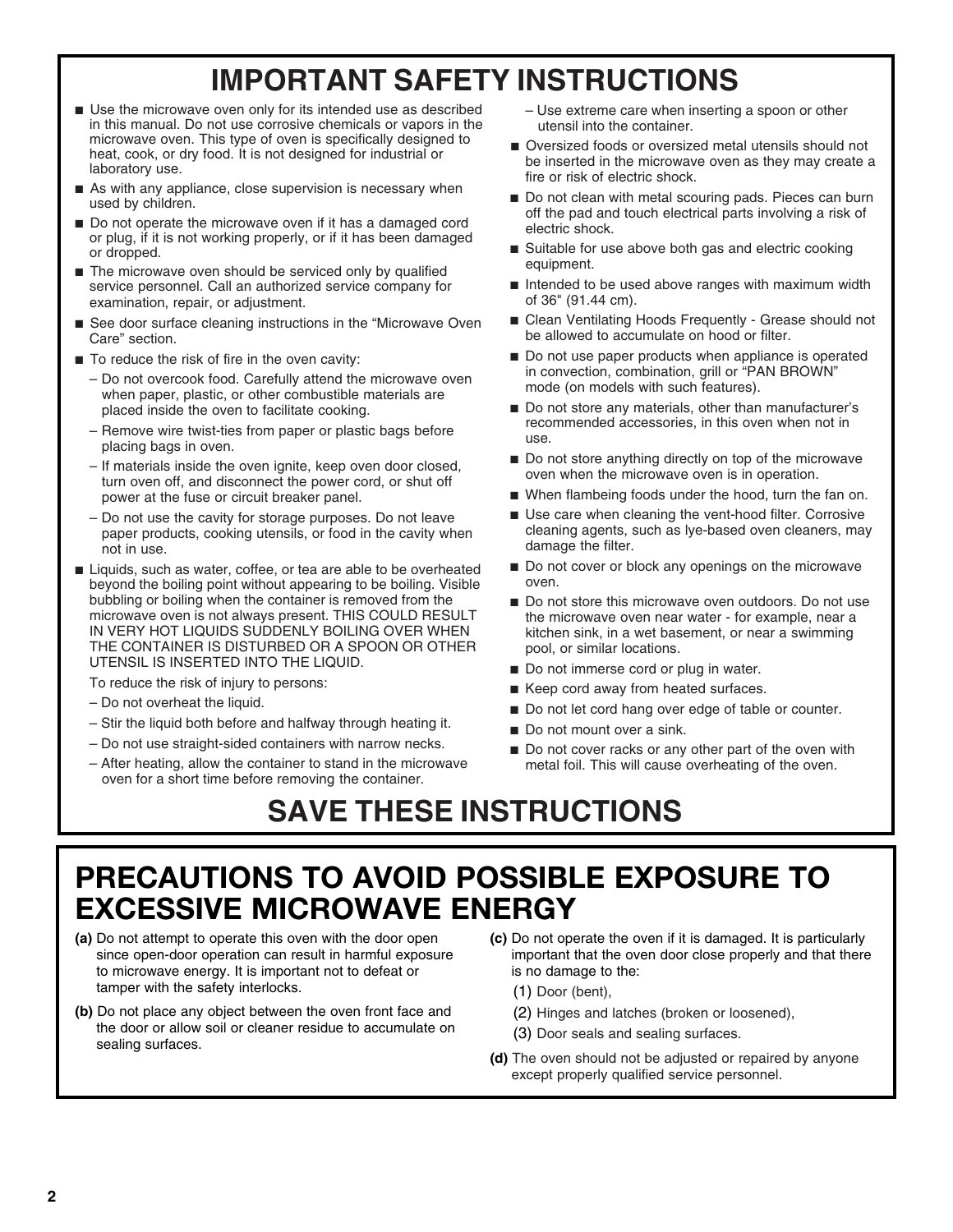**Electrical Shock Hazard**

**Plug into a grounded 3 prong outlet.**

**Do not remove ground prong.**

**Do not use an adapter.**

**Do not use an extension cord.**

**Failure to follow these instructions can result in death, fire, or electrical shock.**

Observe all governing codes and ordinances.

### **Required:**

■ A 120 Volt, 60 Hz, AC only, 15- or 20-amp electrical supply with a fuse or circuit breaker.

### **Recommended:**

- A time-delay fuse or time-delay circuit breaker.
- A separate circuit serving only this microwave oven.

## **WARNING GROUNDING INSTRUCTIONS**

■ **For all cord connected appliances:**

The microwave oven must be grounded. In the event of an electrical short circuit, grounding reduces the risk of electric shock by providing an escape wire for the electric current. The microwave oven is equipped with a cord having a grounding wire with a grounding plug. The plug must be plugged into an outlet that is properly installed and grounded.

**WARNING:** Improper use of the grounding plug can result in a risk of electric shock. Consult a qualified electrician or serviceman if the grounding instructions are not completely understood, or if doubt exists as to whether the microwave oven is properly grounded.

Do not use an extension cord. If the power supply cord is too short, have a qualified electrician or serviceman install an outlet near the microwave oven.

## **SAVE THESE INSTRUCTIONS**

This device complies with Part 18 of the FCC Rules.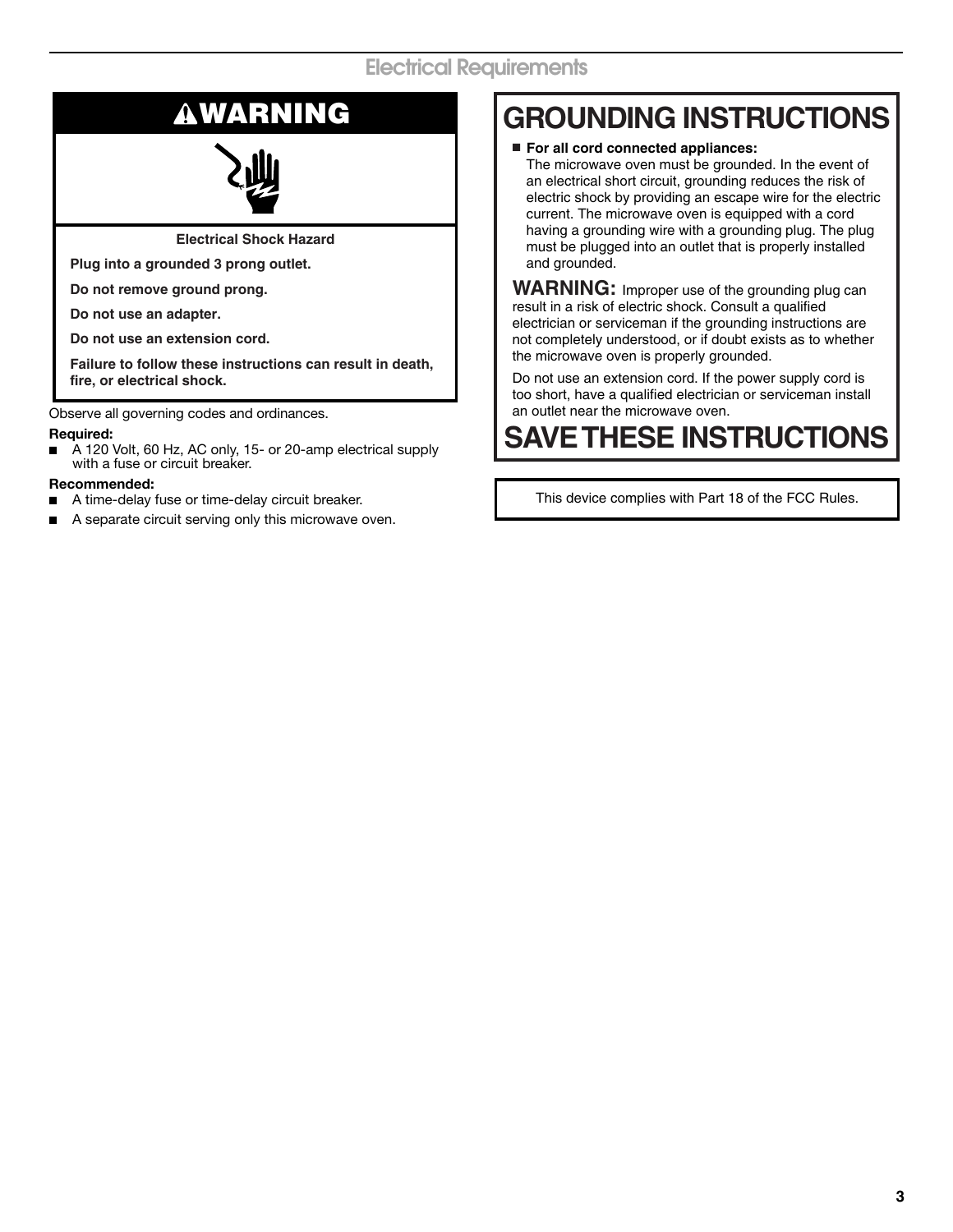### **Clock**

The Clock is a 12- or 24-hour clock. Use Control Setup to change mode, or to turn on or off Daylight Saving Time.

12 hour mode: Touch CLOCK, enter time, touch the Start control, select A.M. or P.M., then touch Start control again.

24 hour mode: Touch CLOCK, enter time, then touch the Start control.

### **Kitchen Timer**

The kitchen timer can be used independently during any cooking program. Touch the Timer control, enter time, then touch the Start control.

### **Control Lock**

Activate to avoid unintended start. Depending on your model, the padlock graphic on the control panel is next to either the Start control or Cancel control. Touch and hold the appropriate control pad until the signal sounds and the lock indicator appears in the display. Repeat to unlock control.

### **Custom Program**

Set for instant access to one frequently used manual cook cycle. Touch the Custom Program control, enter cook time and power, then start the cycle. To recall the program, touch the Custom Program control, then touch the Start control.

### **Setup**

Settings for the following may be changed: Weight (lbs or kg), Sound (on or off), Clock display (12 or 24 hours), Display scroll speed (slow, normal or fast), Remind end signal (on or off), Demo Mode (on or off) and Daylight Saving Time (on or off).

### **Tones**

Programming tones and signals which can be turned off or on using the Control Setup.

### **Demo Mode**

Activate to practice using the control without actually turning on the magnetron. Use the Control Setup to activate or deactivate.

### **Vent Fan**

Five speeds. Comes on automatically at speed level 2 when it senses heat from the cooktop below. When this occurs, the vent fan cannot be turned off. It may stay on for up to 1 hour to cool the microwave oven. Touch the On/Off control, then change fan speed, if desired, using the 5 Speed control.

**Vent Delay/Off:** Set fan to turn off after running for a set number of minutes. With fan running at desired speed, touch the Delay/Off control repeatedly to scroll through 1, 3, 5, 10 or 30 minutes.

### **Cooktop Light**

High, low and off. Low setting may be used as night light.

**Light Timer:** Set the cooktop light to turn on and off at certain times.

12 hour mode: Touch the Light Timer control, enter light-on time in hours and minutes, then touch the Start control. Select A.M. (1) or P.M. (2), then touch the Start control. Repeat to set light-off time.

24 hour mode: Touch the Light Timer control, enter light-on time in hours and minutes, then touch the Start control. Repeat to set light-off time.

### **Features**

### **Cooking Rack**

Use only for 2-level cooking. To avoid damage to the microwave oven, always remove rack after 2-level cooking. To avoid damage to the microwave oven due to soil buildup, clean rack supports often.

### **Turntable**

Turntable may be turned off (on some models) for manual cooking only. This is helpful when cooking with plates that are bigger than the turntable, or when cooking with plates that are side by side. Turntable cannot be turned off during preset or sensor (on some models) functions.

### **Cookware and Dinnerware**

### **Microwave-Safe**

- Browning dish (Follow manufacturer recommendations.)
- Ceramic glass, glass
- China, earthenware (Follow manufacturer recommendations.)
- Melamine (Follow manufacturer recommendations.)
- Paper towels, paper plates, napkins (Use non-recycled paper.)
- Plastic wraps, bags, covers, dinnerware, containers (Follow manufacturer recommendations.)
- Pottery and clay (Follow manufacturer recommendations.)
- Silicone bakeware (Follow manufacturer recommendations.)
- Wax paper

### **Do Not Use**

- Metal cookware and bakeware
- Straw or wicker
- Gold, silver or pewter
- Non-approved meat thermometers, skewers
- **Twist ties**
- Foil liners, such as sandwich wrappers
- **Staples**
- Objects with gold or silver trim or with metallic glaze

**To Test Cookware/Dinnerware:** Place dish on turntable with 1 cup (250 mL) of water beside it. Program 1 minute of cook time at 100%. If dish becomes hot and the water stays cool, do not use the dish in the microwave oven.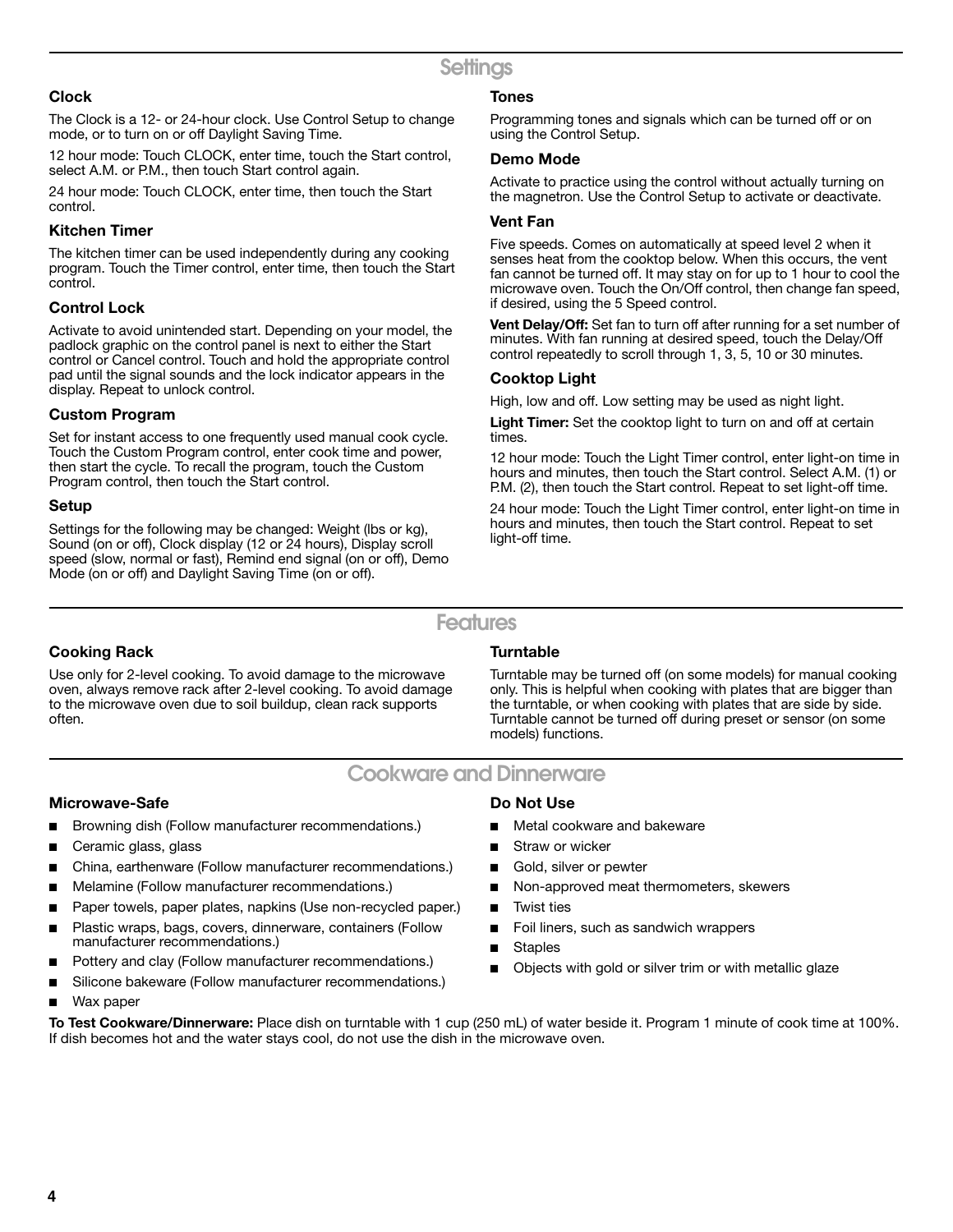### **Microwave Oven Use**

For list of preset programs, see the Cooking Guide label on the front facing of the microwave oven opening, behind the door.

### **Manual Cooking/Stage Cooking**

Touch number pads to enter time, touch POWER LEVEL (if not 100%), touch number pads to enter power level (10-90), then touch the Start control.

If programming additional stages, enter the cook time and cook power of each before touching the Start control.

### **Sensor Cooking**

A sensor in the microwave oven detects moisture released from food as it heats, and adjusts the cooking time accordingly.

Make sure microwave oven has been plugged in for at least 3 minutes. Use microwave-safe dish with loose-fitting lid, or cover microwave-safe dish with plastic wrap, and vent.

### **Preset Cooking (sensor)**

Touch COOK, select food item (Beverage, Frozen Dinner, Frozen Breakfast or Chicken Breast – see Cooking Guide label), enter quantity if needed, then touch the Start control.

### **Preset Reheating (sensor)**

Touch REHEAT, select food item (Dinner Plate, Casserole or Pasta – see Cooking Guide label), enter quantity if needed, then touch the Start control.

### **Sensor Popcorn**

Touch POPCORN. Senses 3.0-3.5 oz (85-99 g) bags.

### **Sensor Baked Potato**

Touch BAKED POTATO. Senses 1, 2, 3, 4, 5 or 6 potatoes.

### **Sensor Pizza Slice**

Touch PIZZA SLICE. Senses 1, 2, 3 or 4 slices.

### **Sensor Vegetables**

Touch VEGETABLES. Touch 1 for Fresh or 2 for Frozen. Senses 1, 2, 3 or 4 servings.

### **Preset Defrosting**

Unwrap food. Touch DEFROST, enter weight in pounds (0.1-6.0), and touch the Start control. Turn over food at signals.

### **1 Pound Defrost**

Automatic defrost for 1.0 lb (454 g). Unwrap food. Touch 1 POUND DEFROST. Microwave oven will start automatically after a brief delay. Turn over food at signals.

### **Soften/Melt**

Touch SOFTEN/MELT, select food item (Melt Chocolate, Soften Cream Cheese or Melt Butter – see Cooking Guide label), enter quantity if needed, then touch the Start control.

#### **Snacks**

Touch SNACKS, select food item (Nachos, Chicken Wings, Potato Skins or Cheese Sticks – see Cooking Guide label), enter quantity if needed, then touch the Start control.

### **Kids Meals**

Touch KIDS MEALS, select food item (Chicken Nuggets, Hot Dogs, French Fries or Frozen Sandwich – see Cooking Guide label), enter quantity if needed, then touch the Start control.

### **Less and More**

During cooking, touch number pad "1" to subtract cook time in 10-second increments. Each additional touch of the number pad "1" subtracts 10 seconds more from the cook time. Touch number pad "9" to add cook time in 10-second increments. Each additional touch of the number pad "9" adds 10 seconds more to the cook time.

### **Add 30 Seconds**

Touch ADD 30 SEC. to start the microwave oven at 100% power for 30 seconds, or to add time in 30-second increments to any manual cooking cycle.

### **Microwave Oven Care**

### **General Cleaning**

**IMPORTANT:** Before cleaning, make sure all controls are off and the microwave oven is cool. Always follow label instructions on cleaning products.

To avoid damage to the microwave oven caused by arcing due to soil buildup, keep cavity, microwave inlet cover, cooking rack supports, and area where the door touches the frame clean.

Clean with mild soap, water and a soft cloth or sponge, or as indicated below.

- Grease filters: mild soap and water or dishwasher.
- Door and exterior: mild soap and water, or glass cleaner applied to paper towel.
- Control panel: sponge or soft cloth and water.
- Stainless steel (on some models): mild soap and water, then rinse with clean water and dry with soft cloth, or use stainless steel cleaner.
- Turntable: mild soap and water or dishwasher.
- Cooking rack and supports: mild soap, water and washcloth. Dishwasher cleaning is not recommended.

### **Installing/Replacing Filters and Light Bulbs**

- Grease filters: Grease filters are on the underside of microwave oven. Clean monthly, or as prompted by filter status indicator. Slide the filter away from the tab area, and drop out the filter. To reinstall, place end of the filter into the opening opposite the tab area, swing up the other end, and slide it toward the tab area.
- Charcoal filter: The charcoal filter is behind the vent grille at the top front of the microwave oven. The charcoal filter cannot be cleaned, and should be replaced about every 6 months, or as prompted by filter status indicator. Remove two screws on the vent grille, tilt the grille forward, lift it out, and remove filter. To reinstall, place the filter into its slotted area – wire mesh side up, replace vent grille, and secure with screws.
- Cooktop light: The cooktop light bulb is located on the underside of the microwave oven, and is replaceable. Remove bulb cover screws, and open the bulb cover. Replace bulb, close bulb cover, and secure with screws.
- Cavity light: The cavity light bulb is located behind the vent grille at the top front of the microwave oven, under the bulb cover, and is replaceable. Remove two screws on the vent grille, tilt the grille forward, and lift it out. Remove bulb cover screw, open bulb cover and replace bulb. Close bulb cover, and secure with screw. Replace vent grille, and secure with screws.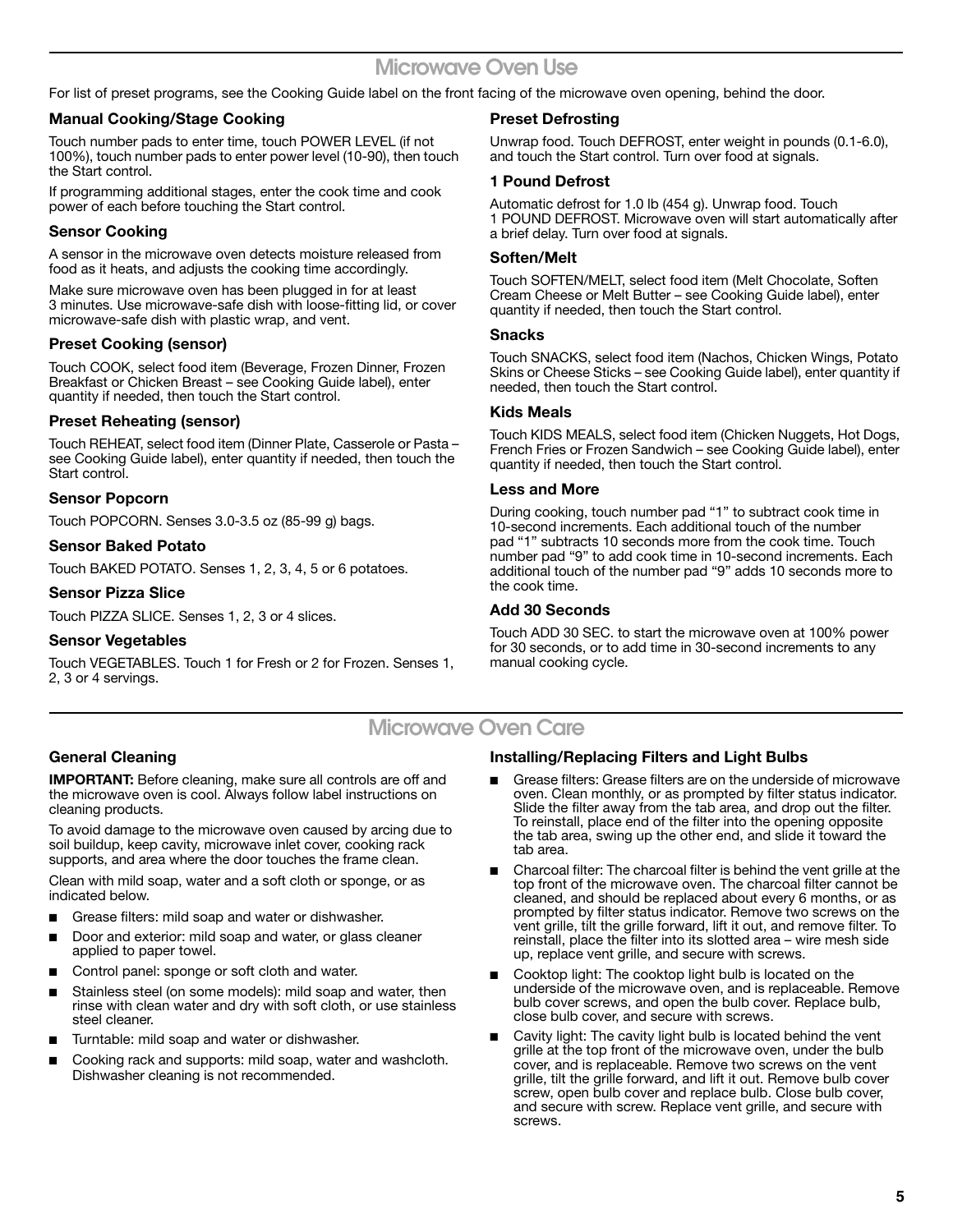### **Troubleshooting**

### **First try the solutions suggested here or visit our website and reference FAQs (Frequently Asked Questions) to possibly avoid the cost of a service call.**

### **In the U.S.A., www.jennair.com In Canada, www.jennair.ca**

### **Microwave oven will not operate**

### **Check the following:**

### **Household fuse or circuit breaker**

If a household fuse has blown or a circuit breaker has tripped, replace the fuse or reset the circuit breaker. If the problem continues, call an electrician.

### ■ **Magnetron**

Try to heat 1 cup (250 mL) of cold water for 2 minutes at 100% cooking power. If water does not heat, try the steps in the bullets below. If microwave oven still does not operate, call for service.

### ■ **Door**

Firmly close door. On some models, if a packaging spacer is attached to inside of the door, remove it, then firmly close door.

If a message about the door appears in the display, the door has been closed for 5 minutes or more without the microwave oven being started. This occurs to avoid unintended starting of the microwave oven. Open and close the door, then start the cycle.

### ■ **Control**

Make sure control is set properly. Make sure Control Lock is off. Make sure Demo Mode (on some models) is off.

### **Arcing in the microwave oven**

### **Check the following:**

### ■ **Soil buildup**

Soil buildup on cavity walls, microwave inlet cover, cooking rack supports, and area where the door touches the frame can cause arcing. See "General Cleaning" in "Microwave Oven Care" section.

### **Turntable alternates rotation directions**

■ This is normal and depends on motor rotation at the beginning of the cycle.

### **Display shows messages**

- A scrolling prompt to set the clock means there has been a power failure. Reset the clock.
- A letter followed by a number is an error indicator. Call for assistance.

### **Radio, TV or cordless phone interference**

### **Check the following:**

### ■ **Proximity**

Move the receiver away from the microwave oven, or adjust the radio or TV antenna.

■ **Soil**

Make sure the microwave oven door and sealing surfaces are clean.

### **Frequency**

Some 2.4 GHz-based cordless phones and home wireless networks may experience static or noise while microwave oven is on. Use a corded phone, a different frequency cordless phone or avoid using these items during microwave oven operation.

### **Fan running during cooktop usage**

This is normal. The microwave oven's cooling fan (on some models), which is separate from the vent fan, automatically comes on during microwave oven operation to cool the microwave oven. It may also automatically come on and cycle on and off to cool the microwave oven's controls while the cooktop below is being used.

### **Replacement Parts and Cleaning Supplies**

Following is a list of available parts and supplies which may be purchased separately. Please refer to the cover for contact and model identification information.

### **Replacement Parts**

- **Turntable**
- Turntable support and rollers
- Turntable hub
- Cooking rack
- Rack clip
- Rack support
- Grease filters
- Charcoal filter
- Cooktop light bulb
- Cavity light bulb

### **Cleaning Supplies**

- **Heavy Duty Degreaser**
- All-Purpose Appliance Cleaner
- Stainless Steel Cleaner and Polish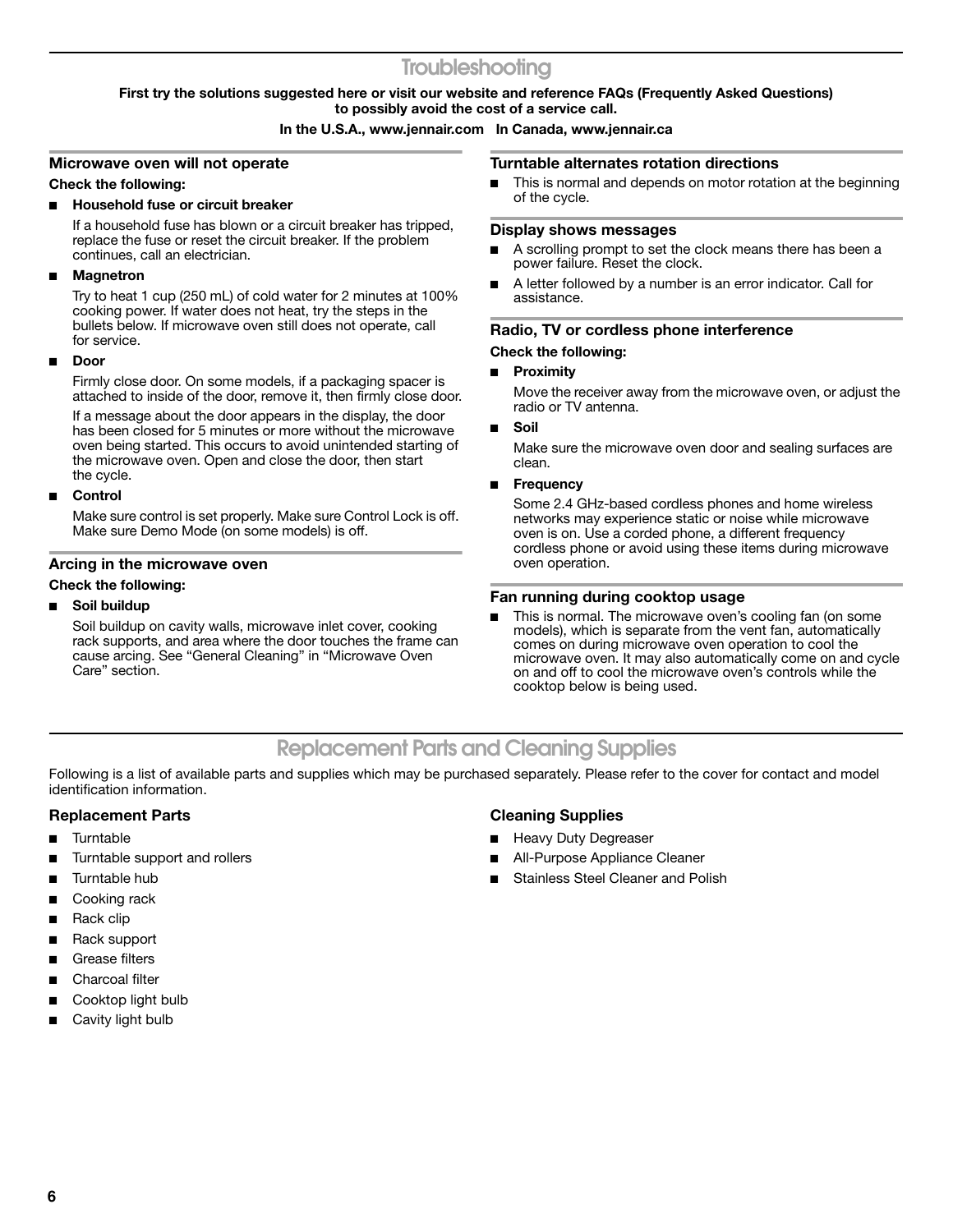## **JENN-AIR® COOKING APPLIANCE WARRANTY**

### **LIMITED WARRANTY**

For one year from the date of purchase, when this major appliance is operated and maintained according to instructions attached to or furnished with the product, Jenn-Air brand of Whirlpool Corporation or Whirlpool Canada LP (hereafter "Jenn-Air") will pay for factory specified parts and repair labor to correct defects in materials or workmanship. Service must be provided by a Jenn-Air designated service company. This limited warranty is valid only in the United States or Canada and applies only when the major appliance is used in the country in which it was purchased. Outside the 50 United States and Canada, this limited warranty does not apply. Proof of original purchase date is required to obtain service under this limited warranty.

### **SECOND THROUGH FIFTH YEAR LIMITED WARRANTY ON CERTAIN COMPONENT PARTS**

In the second through fifth years from the date of purchase, when this appliance is operated and maintained according to instructions attached to or furnished with the product, Jenn-Air will pay for factory specified parts for the following components (if applicable to the product) if defective in materials or workmanship:

- Electric element
- Touch Pad and microprocessor
- Glass ceramic cooktop: if due to thermal breakage
- **Electronic controls**
- Magnetron tube
- Sealed gas burners

### **ITEMS EXCLUDED FROM WARRANTY**

#### **This limited warranty does not cover:**

- **1.** Service calls to correct the installation of your major appliance, to instruct you on how to use your major appliance, to replace or repair house fuses, or to correct house wiring or plumbing.
- **2.** Service calls to repair or replace appliance light bulbs, air filters or water filters. Consumable parts are excluded from warranty coverage.
- **3.** Repairs when your major appliance is used for other than normal, single-family household use or when it is used in a manner that is contrary to published user or operator instructions and/or installation instructions.
- **4.** Damage resulting from accident, alteration, misuse, abuse, fire, flood, acts of God, improper installation, installation not in accordance with electrical or plumbing codes, or use of consumables or cleaning products not approved by Jenn-Air.
- **5.** Cosmetic damage, including scratches, dents, chips or other damage to the finish of your major appliance, unless such damage results from defects in materials or workmanship and is reported to Jenn-Air within 30 days from the date of purchase.
- **6.** Any food loss due to refrigerator or freezer product failures.
- **7.** Costs associated with the removal from your home of your major appliance for repairs. This major appliance is designed to be repaired in the home and only in-home service is covered by this warranty.
- **8.** Repairs to parts or systems resulting from unauthorized modifications made to the appliance.
- **9.** Expenses for travel and transportation for product service if your major appliance is located in a remote area where service by an authorized Jenn-Air servicer is not available.
- **10.** The removal and reinstallation of your major appliance if it is installed in an inaccessible location or is not installed in accordance with published installation instructions.
- **11.** Major appliances with original model/serial numbers that have been removed, altered or cannot be easily determined. This warranty is void if the factory applied serial number has been altered or removed from your major appliance.
- The cost of repair or replacement under these excluded circumstances shall be borne by the customer.

### **DISCLAIMER OF IMPLIED WARRANTIES; LIMITATION OF REMEDIES**

CUSTOMER'S SOLE AND EXCLUSIVE REMEDY UNDER THIS LIMITED WARRANTY SHALL BE PRODUCT REPAIR AS PROVIDED HEREIN. IMPLIED WARRANTIES, INCLUDING WARRANTIES OF MERCHANTABILITY OR FITNESS FOR A PARTICULAR PURPOSE, ARE LIMITED TO ONE YEAR OR THE SHORTEST PERIOD ALLOWED BY LAW. JENN-AIR SHALL NOT BE LIABLE FOR INCIDENTAL OR CONSEQUENTIAL DAMAGES. SOME STATES AND PROVINCES DO NOT ALLOW THE EXCLUSION OR LIMITATION OF INCIDENTAL OR CONSEQUENTIAL DAMAGES, OR LIMITATIONS ON THE DURATION OF IMPLIED WARRANTIES OF MERCHANTABILITY OR FITNESS, SO THESE EXCLUSIONS OR LIMITATIONS MAY NOT APPLY TO YOU. THIS WARRANTY GIVES YOU SPECIFIC LEGAL RIGHTS, AND YOU MAY ALSO HAVE OTHER RIGHTS WHICH VARY FROM STATE TO STATE OR PROVINCE TO PROVINCE.

If outside the 50 United States and Canada, contact your authorized Jenn-Air dealer to determine if another warranty applies. 9/07

For additional product information, or to view FAQs (Frequently Asked Questions), visit **www.jennair.com**. In Canada, visit **www.jennair.ca**.

If you do not have access to the Internet and you need assistance using your product, you may contact Jenn-Air at the number below. *Have your complete model number ready. You can find your model number and serial number on the label located on the upper or lower front facing of the microwave oven opening, behind the door.*

For assistance or service in the U.S.A., call 1-800-JENNAIR (1-800-536-6247). In Canada, call 1-800-807-6777.

If you need further assistance, you can write to Jenn-Air with any questions or concerns at: In the U.S.A.: In Canada:

Jenn-Air Brand Home Appliances Customer eXperience Center 553 Benson Road Benton Harbor, MI 49022-2692

Jenn-Air Brand Home Appliances Customer eXperience Centre 200 - 6750 Century Ave. Mississauga, Ontario L5N 0B7

Please include a daytime phone number in your correspondence.

Please keep this User Instructions and model number information for future reference.

### **W10259841B**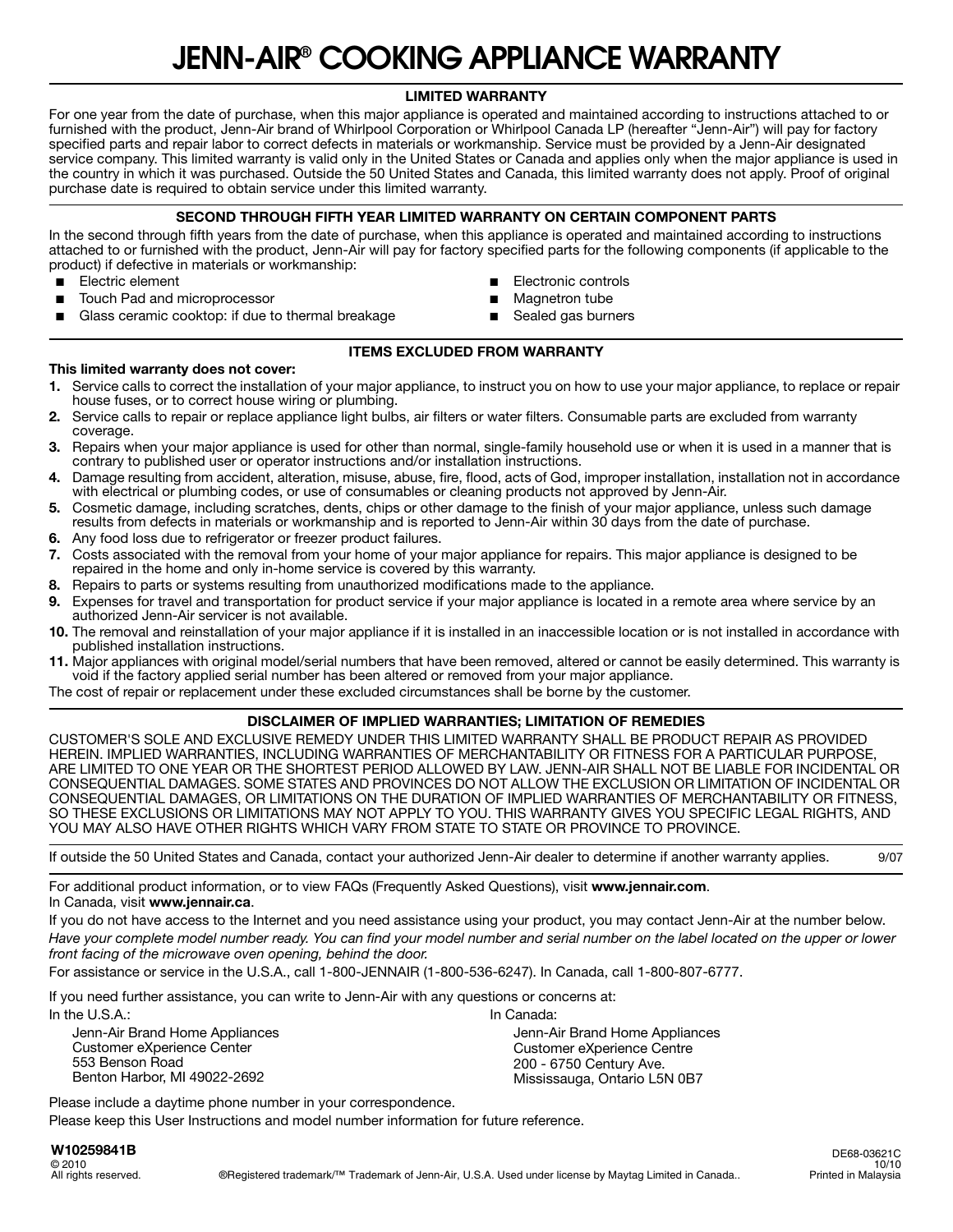### **INSTRUCTIONS D'UTILISATION DE L'ENSEMBLE FOUR À MICRO-ONDES/HOTTE**

MERCI d'avoir acheté ce produit de haute qualité. Si vous rencontrez un problème non couvert dans la section DÉPANNAGE, veuillez visiter notre site Web à l'adresse **www.jennair.ca** pour de plus amples renseignements. Si vous avez toujours besoin d'assistance, appelez-nous au 1-800-807-6777.

Vous aurez besoin des numéros de modèle et de série figurant sur la partie avant, face à l'ouverture du four à micro-ondes, derrière la porte.

### **Sécurité de l'ensemble four à micro-ondes/hotte**

### **Votre sécurité et celle des autres est très importante.**

Nous donnons de nombreux messages de sécurité importants dans ce manuel et sur votre appareil ménager. Assurez-vous de toujours lire tous les messages de sécurité et de vous y conformer.



JENN-AIR®

Voici le symbole d'alerte de sécurité.

Ce symbole d'alerte de sécurité vous signale les dangers potentiels de décès et de blessures graves à vous et à d'autres.

Tous les messages de sécurité suivront le symbole d'alerte de sécurité et le mot "DANGER" ou "AVERTISSEMENT". Ces mots signifient :

## **DANGER**

## **AVERTISSEMENT**

**Risque possible de décès ou de blessure grave si vous ne suivez pas immédiatement les instructions.** 

**Risque possible de décès ou de blessure grave si vous ne suivez pas les instructions.** 

Tous les messages de sécurité vous diront quel est le danger potentiel et vous disent comment réduire le risque de blessure et ce qui peut se produire en cas de non-respect des instructions.

## **IMPORTANTES INSTRUCTIONS DE SÉCURITÉ**

Lors de l'utilisation de tout appareil ménager électrique on doit observer certaines précautions de sécurité fondamentales, dont les suivantes :

**AVERTISSEMENT :** Pour réduire le risque de brûlures, de choc électrique, d'incendie, de blessures et l'exposition excessive à l'énergie des micro-ondes :

- Lire la totalité des instructions avant d'utiliser le four à micro-ondes.
- Lire et observer les instructions spécifiques de "PRÉCAUTIONS CONTRE LE RISQUE D'EXPOSITION EXCESSIVE À L'ÉNERGIE DES MICRO-ONDES" dans cette section.
- Le four à micro-ondes doit être relié à la terre. Brancher l'appareil uniquement sur une prise de courant convenablement reliée à la terre. Voir les "INSTRUCTIONS DE LIAISON À LA TERRE" présentées dans cette section et dans les instructions d'installation fournies.
- Installer ou placer le four à micro-ondes uniquement selon les instructions d'installation fournies.
- Certains produits, comme les oeufs entiers dans leur coquille et les récipients fermés – par exemple les bocaux en verre fermés – peuvent exploser et on ne doit pas les faire chauffer dans le four à micro-ondes.
- Utiliser le four à micro-ondes uniquement pour les applications auxquelles il est destiné, telles qu'elles sont décrites dans ce manuel. Ne pas utiliser de vapeurs ou de produits chimiques corrosifs dans le four à micro-ondes. Ce type de four est spécifiquement conçu pour chauffer, cuire ou sécher des aliments. Il n'est pas conçu pour des applications industrielles ou de laboratoire.

## **CONSERVEZ CES INSTRUCTIONS**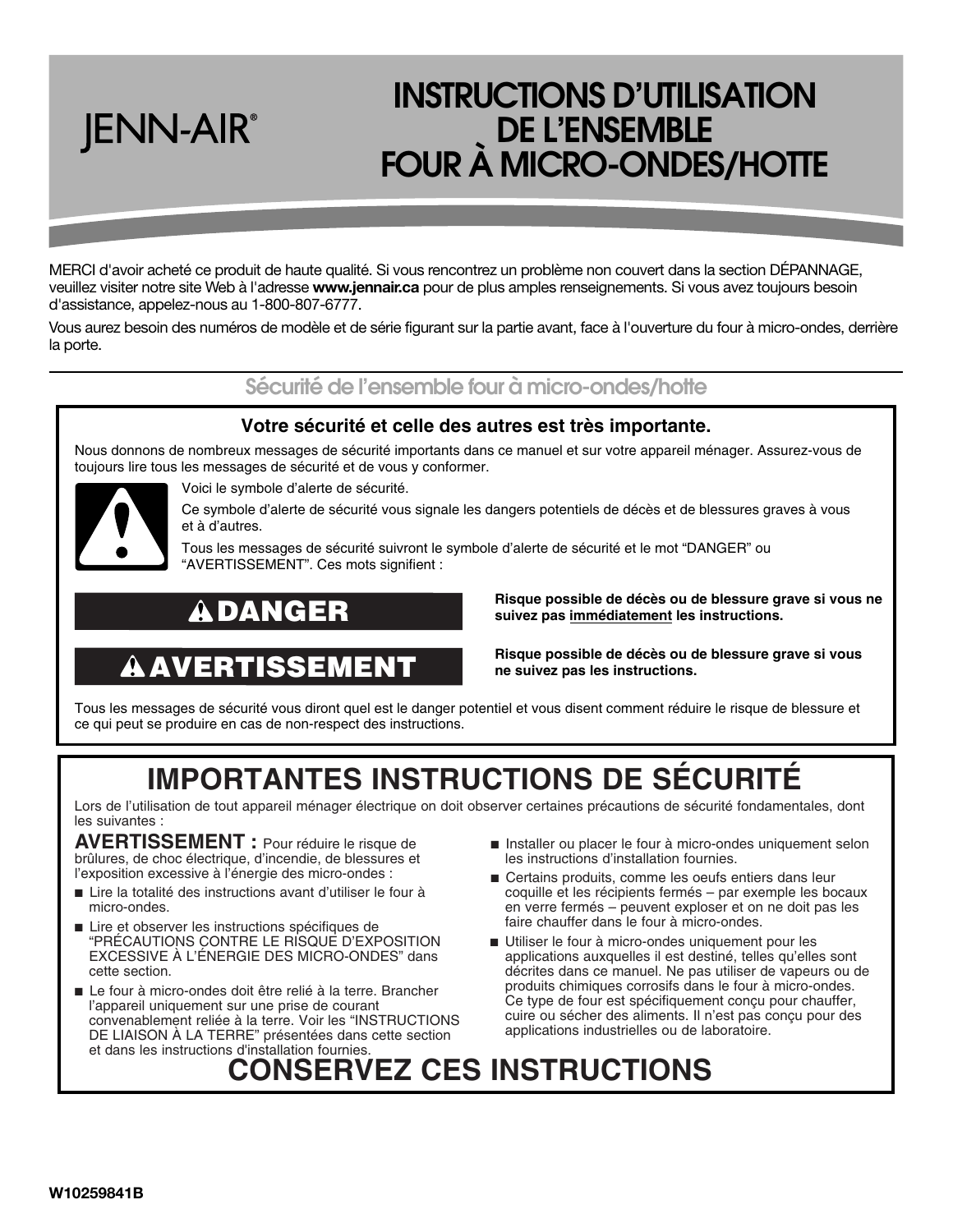## **IMPORTANTES INSTRUCTIONS DE SÉCURITÉ**

- Comme pour tout appareil ménager, les enfants ne devraient utiliser ce four que sous une supervision adéquate.
- Ne pas faire fonctionner le four à micro-ondes si le cordon d'alimentation ou la fiche de branchement est endommagé, s'il ne fonctionne pas correctement, s'il a subi des dommages ou s'il est tombé.
- Tous les travaux de service doivent être exécutés exclusivement par un personnel d'entretien qualifié. Contacter un centre de service autorisé pour les opérations d'inspection, de réparation ou de réglage.
- Voir les instructions de nettoyage de la surface de la porte à la section "Entretien du four à micro-ondes".
- Pour réduire le risque d'incendie dans la cavité du four :
	- Ne pas faire cuire les aliments excessivement. Surveiller attentivement le four à micro-ondes après y avoir placé des produits en papier, en plastique ou autres matériaux combustibles pour faciliter la cuisson des aliments.
	- Enlever les attaches métalliques des sachets en papier ou en plastique avant de placer de tels sachets dans le four.
	- En cas d'inflammation de matériaux placés à l'intérieur du four, maintenir la porte du four fermée, arrêter le four, débrancher le four, ou interrompre l'alimentation électrique au niveau du tableau de distribution (fusible ou disjoncteur).
	- Ne pas utiliser la cavité du four comme espace de rangement. Ne pas laisser dans le four des produits en papier, ustensiles de cuisine ou produits alimentaires, lorsqu'il n'est pas utilisé.
- Les aliments trop volumineux ou des ustensiles en métal de grande taille ne doivent pas être insérés dans le four à microondes car ils peuvent créer un incendie ou un risque de choc électrique.
- Les liquides tels que l'eau, le café ou le thé peuvent trop chauffer – au-delà du point d'ébullition – sans sembler bouillir. Il n'y a pas toujours des bulles ou une ébullition lorsqu'on retire le récipient du four à micro-ondes. À CAUSE DE CECI, DES LIQUIDES TRÈS CHAUDS POURRAIENT DÉBORDER LORSQU'ON BOUGE LE RÉCIPIENT OU QUE L'ON UTILISE UNE CUILLÈRE OU UN AUTRE USTENSILE POUR LE REMUER.

Pour réduire le risque de blessures corporelles :

- Ne pas trop faire chauffer le liquide.
- Remuer le liquide avant et pendant le chauffage.
- Ne pas utiliser de récipients à parois droites avec des ouvertures étroites.
- Une fois chaud, laisser le récipient dans le four à micro-ondes un moment avant de le retirer.
- Faire très attention lorsqu'on utilise une cuillère ou un autre ustensile dans le récipient.
- Convient à l'utilisation au-dessus des appareils de cuisson au gaz et électriques.
- Destiné à l'utilisation au-dessus des cuisinières avec une largeur maximale de 36" (91,44 cm).
- Nettoyer souvent les hottes de ventilation. Il ne faut pas laisser la graisse s'accumuler sur la hotte ou le filtre.
- Ne pas nettoyer avec des tampons métalliques à récurer. Des pièces peuvent se détacher du tampon en brûlant et venir en contact avec des pièces électriques qui pourraient causer un risque de choc électrique.
- Ne pas utiliser de produits en papier lorsque l'on fait fonctionner l'appareil au mode de convection, en combiné, ou mode de gril ou "PAN BROWN" (brunissage à la poêle) (sur les modèles équipés de ces caractéristiques).
- Ne pas remiser des matériaux autres que les accessoires recommandés par le fabricant dans ce four lorsqu'il n'est pas utilisé.
- Veiller à ne rien remiser directement sur le four lorsqu'il est en service.
- Lorsque vous flambez des aliments sous la hotte, mettre le ventilateur en marche.
- Nettoyer avec soin le filtre du ventilateur de la hotte. Des agents de nettoyage corrosifs, tels que les produits de nettoyage de four à base de soude, peuvent endommager le filtre.
- Ne pas couvrir ni obstruer toute ouverture sur le four à micro-ondes.
- Ne pas remiser ce four à micro-ondes à l'extérieur. Ne pas utiliser le four à micro-ondes à proximité d'eau - par exemple, près d'un évier de cuisine, dans un sous-sol humide ou près d'une piscine ou à un emplacement similaire.
- Ne pas immerger le cordon ou la fiche de branchement dans l'eau.
- Garder le cordon d'alimentation loin des surfaces chauffées.
- Ne pas laisser le cordon d'alimentation pendre sur le bord d'une table ou d'un comptoir.
- Ne pas faire le montage au-dessus d'un évier.
- Ne pas couvrir les grilles ou autre partie du four avec du papier métallique. Cette action causera un surchauffage du four.

## **CONSERVEZ CES INSTRUCTIONS**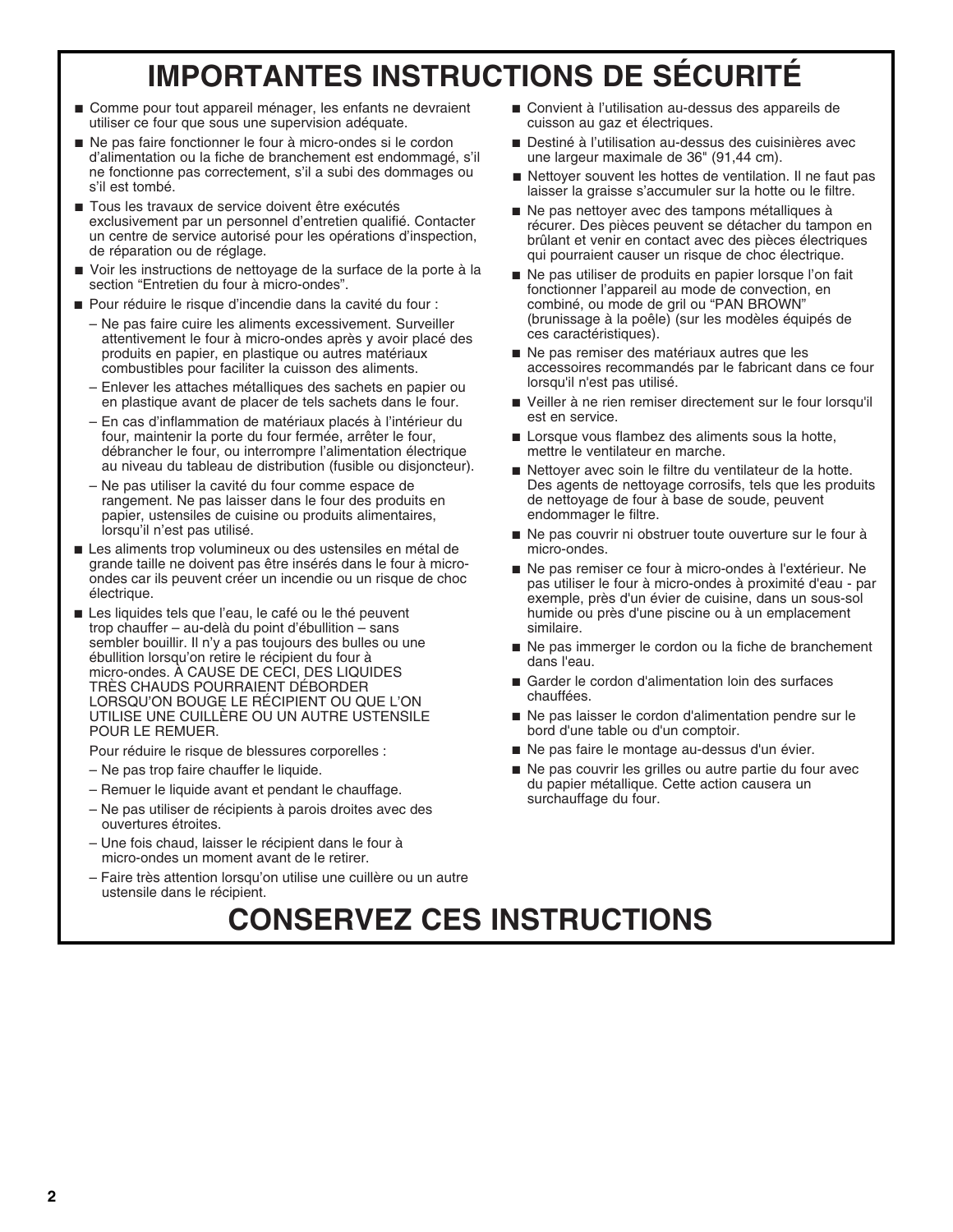## **PRÉCAUTIONS CONTRE LE RISQUE D'EXPOSITION EXCESSIVE À L'ÉNERGIE DES MICRO-ONDES**

- **(a)** Ne pas tenter de faire fonctionner ce four lorsque la porte est ouverte, car ceci pourrait susciter une exposition dangereuse à l'énergie des micro-ondes. Il est important de ne pas entraver le fonctionnement correct du dispositif de verrouillage de sécurité.
- **(b)** Ne pas placer d'objet entre la surface avant du four et la porte, et ne jamais laisser des souillures ou résidus de produits de nettoyage s'accumuler sur les surfaces d'étanchéité.
- **(c)** Ne pas faire fonctionner le four lorsqu'il est endommagé. Il est particulièrement important que la porte du four ferme convenablement et que les composants suivants ne soient pas endommagés :
	- (1) Porte (déformation),
	- (2) Charnières et dispositif de verrouillage (brisés ou desserrés),
	- (3) Joints de porte et surfaces d'étanchéité.
- **(d)** Seul un personnel d'entretien qualifié est habilité à exécuter des réparations ou réglages sur cet appareil.

### **Spécifications électriques**

# **AVERTISSEMENT**



**Risque de choc électrique**

**Brancher sur une prise à 3 alvéoles reliée à la terre.**

**Ne pas enlever la broche de liaison à la terre.**

**Ne pas utiliser un adaptateur.**

**Ne pas utiliser un câble de rallonge.**

**Le non-respect de ces instructions peut causer un décès, un incendie ou un choc électrique.**

Observer les dispositions de tous les codes et règlements en vigueur.

### **Nécessaire :**

Une alimentation électrique de 120 volts, 60 Hz, CA seulement, 15 ou 20 ampères, protégée par un fusible ou un disjoncteur.

### **Recommandé :**

- Un fusible temporisé ou un disjoncteur temporisé.
- Un circuit distinct exclusif à ce four à micro-ondes.

### **INSTRUCTIONS DE LIAISON À LA TERRE**

■ **Pour tout appareil ménager connecté par un cordon de courant électrique :**

Il faut que le four à micro-ondes soit relié à la terre. En cas de court-circuit électrique, la liaison à la terre réduit le risque de choc électrique car le courant électrique dispose d'un itinéraire direct d'acheminement à la terre. Le four à micro-ondes est doté d'un cordon de courant électrique qui comporte un fil de liaison à la terre, avec broche de liaison à la terre. On doit brancher la fiche sur une prise de courant convenablement installée et reliée à la terre.

**AVERTISSEMENT :** L'utilisation incorrecte du dispositif de liaison à la terre peut susciter un risque de choc électrique. L'utilisateur qui ne comprend pas bien les instructions de liaison à la terre, ou qui n'est pas certain que le four à micro-ondes soit convenablement relié à la terre, devrait consulter un électricien qualifié.

Ne pas utiliser un câble de rallonge. Si le cordon de courant électrique est trop court, demander à un électricien qualifié d'installer une prise de courant à proximité du four à micro-ondes.

### **CONSERVEZ CES INSTRUCTIONS**

Ce dispositif est conforme à la section 18 des règlements FCC.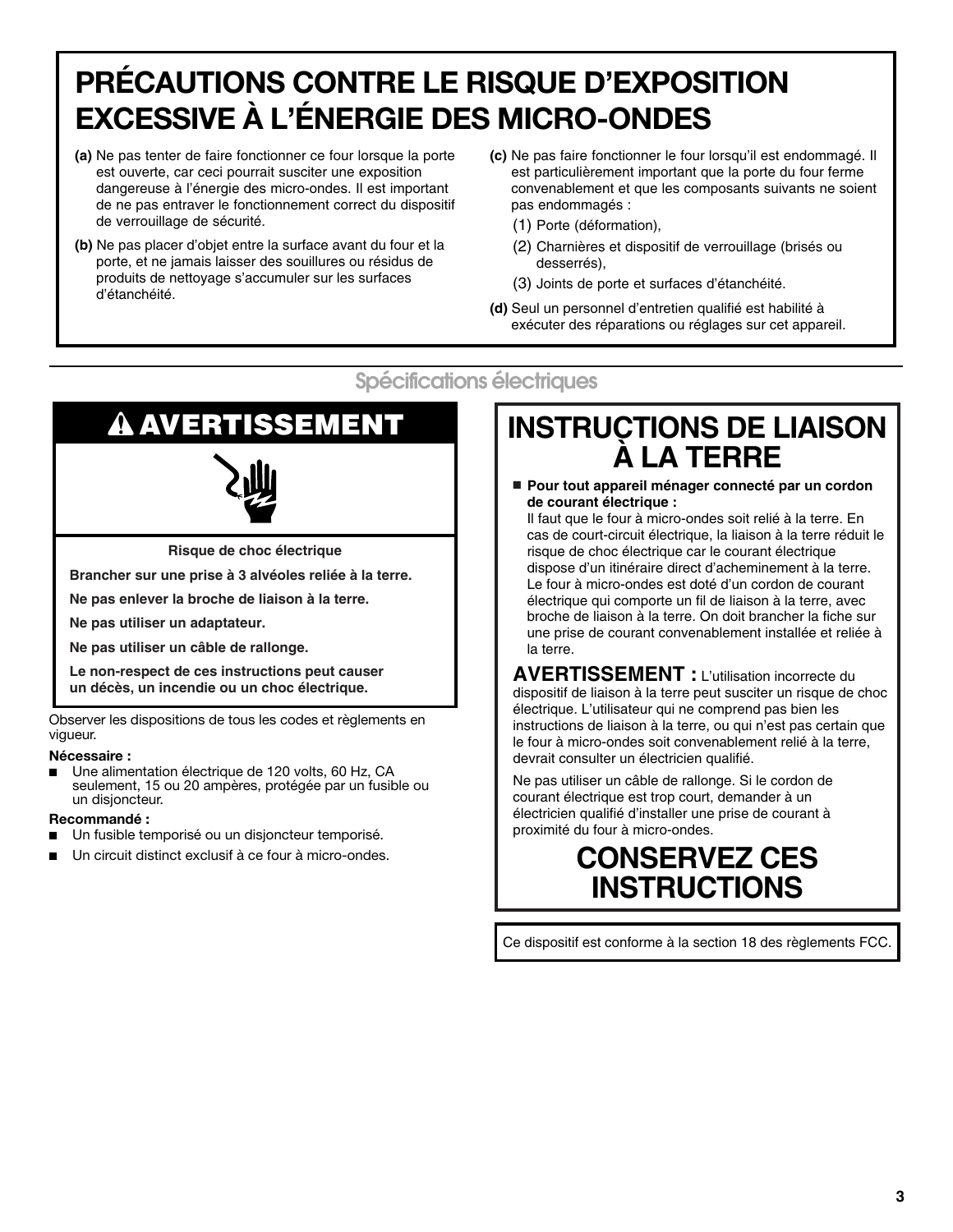### **Horloge**

L'horloge peut être réglée au format de 12 heures ou de 24 heures. Utiliser Control Steup (réglage de commande) pour changer de mode ou pour activer ou désactiver la fonction d'heure avancée.

Mode de 12 heures : Appuyer sur CLOCK (horloge), entrer l'heure, appuyer sur la commande de mise en marche Start, sélectionner A.M. ou P.M., puis appuyer de nouveau sur la commande de mise en marche.

Mode de 24 heures : Appuyer sur CLOCK (horloge), entrer l'heure puis appuyer sur la commande de mise en marche.

### **Minuterie de cuisine**

La minuterie de la cuisine peut être utilisée indépendamment pendant tout programme de cuisson. Toucher la commande de minuterie, entrer l'heure puis appuyer sur la commande de mise en marche.

### **Verrouillage des commandes**

À activer pour éviter une mise en marche accidentelle. Selon le modèle, l'image du cadenas sur le tableau de commande se trouve à côté de la commande de mise en marche ou de la commande d'annulation. Appuyer sur le bouton de commande approprié jusqu'à ce que le signal sonore retentisse et que l'indicateur de verrouillage apparaisse sur l'affichage. Répéter pour déverrouiller les commandes.

### **Programme personnalisé**

Programmé pour fournir un accès instantané à un programme de cuisson manuelle fréquemment utilisé. Appuyer sur la commande Custom Program (programme personnalisé), entrer la durée de cuisson et la puissance, puis démarrer le programme. Pour revenir au programme, appuyer sur la commande Custom Program (programme personnalisé), puis appuyer sur la commande de mise en marche.

### **Réglage**

Les réglages peuvent être modifiés pour ce qui suit : Poids (lb ou kg), son (marche ou arrêt), affichage de l'horloge (12 ou 24 heures), vitesse de défilement de l'affichage (lente, normale ou rapide), signal de rappel de fin de programme (marche ou arrêt), mode démo (marche ou arrêt) et fonction d'heure avancée (marche ou arrêt).

### **Signaux sonores**

Programmation des signaux sonores ou visuels qui peuvent être activés ou désactivés à l'aide du réglage de commandes.

### **Mode de démonstration**

À activer pour s'entraîner à utiliser la commande sans activer le magnétron. Utiliser le réglage de commandes pour activer ou désactiver.

### **Ventilateur d'évacuation**

Cinq vitesses. S'active automatiquement au réglage de vitesse 2 lorsqu'il détecte de la chaleur provenant de la table de cuisson en dessous. Lorsque ceci se produit, il est impossible d'éteindre le ventilateur. Il peut rester en marche pendant 1 heure maximum pour refroidir le four à micro-ondes. Appuyer sur la commande On/ Off (marche/arrêt), puis modifier la vitesse du ventilateur, si désiré, à l'aide de la commande 5 Speed (5 vitesses).

**Vent Delay/Off (arrêt différé du ventilateur) :** Pour programmer le ventilateur de façon à ce qu'il s'arrête après avoir fonctionné pendant un certain nombre de minutes. Alors que le ventilateur fonctionne à la vitesse désirée, appuyer plusieurs fois sur la commande Delay/Off (arrêt différé du ventilateur) pour faire défiler les options entre 1, 3, 5, 10 ou 30 minutes.

### **Éclairage de la table de cuisson**

High (éclairage puissant), Low (éclairage faible) et Off (arrêt éclairage). Le réglage bas peut être utilisé comme veilleuse.

**Light Timer (minuterie d'éclairage) :** Pour programmer l'allumage ou l'extinction de l'éclairage de la table de cuisson à certains moments.

Mode de 12 heures : Appuyer sur la commande Light Timer (minuterie d'éclairage), entrer la durée d'éclairage actif en heures et en minutes, puis appuyer sur la commande de mise en marche. Sélectionner A.M. (1) ou P.M. (2), puis appuyer sur la commande de mise en marche. Répéter l'opération pour la durée d'éclairage inactif.

Mode de 24 heures : Appuyer sur la commande Light Timer (minuterie d'éclairage), entrer la durée d'éclairage actif en heures et en minutes, puis appuyer sur la commande de mise en marche. Répéter l'opération pour la durée d'éclairage inactif.

### **Caractéristiques**

### **Grille de cuisson**

À utiliser seulement pour la cuisson sur 2 niveaux. Pour éviter d'endommager le four à micro-ondes, toujours retirer la grille après la cuisson sur 2 niveaux. Pour éviter d'endommager le four à micro-ondes du fait d'une accumulation de saletés, nettoyer les supports de la grille souvent.

### **Plateau rotatif**

Le plateau rotatif peut être désactivé (sur certains modèles) pour la cuisson manuelle uniquement. Ceci est utile lors de la cuisson dans des assiettes plus grandes que le plateau rotatif ou lors de la cuisson dans des assiettes placées côte à côte. Le plateau rotatif ne peut être désactivé pendant les fonctions préréglées ou avec capteur (sur certains modèles).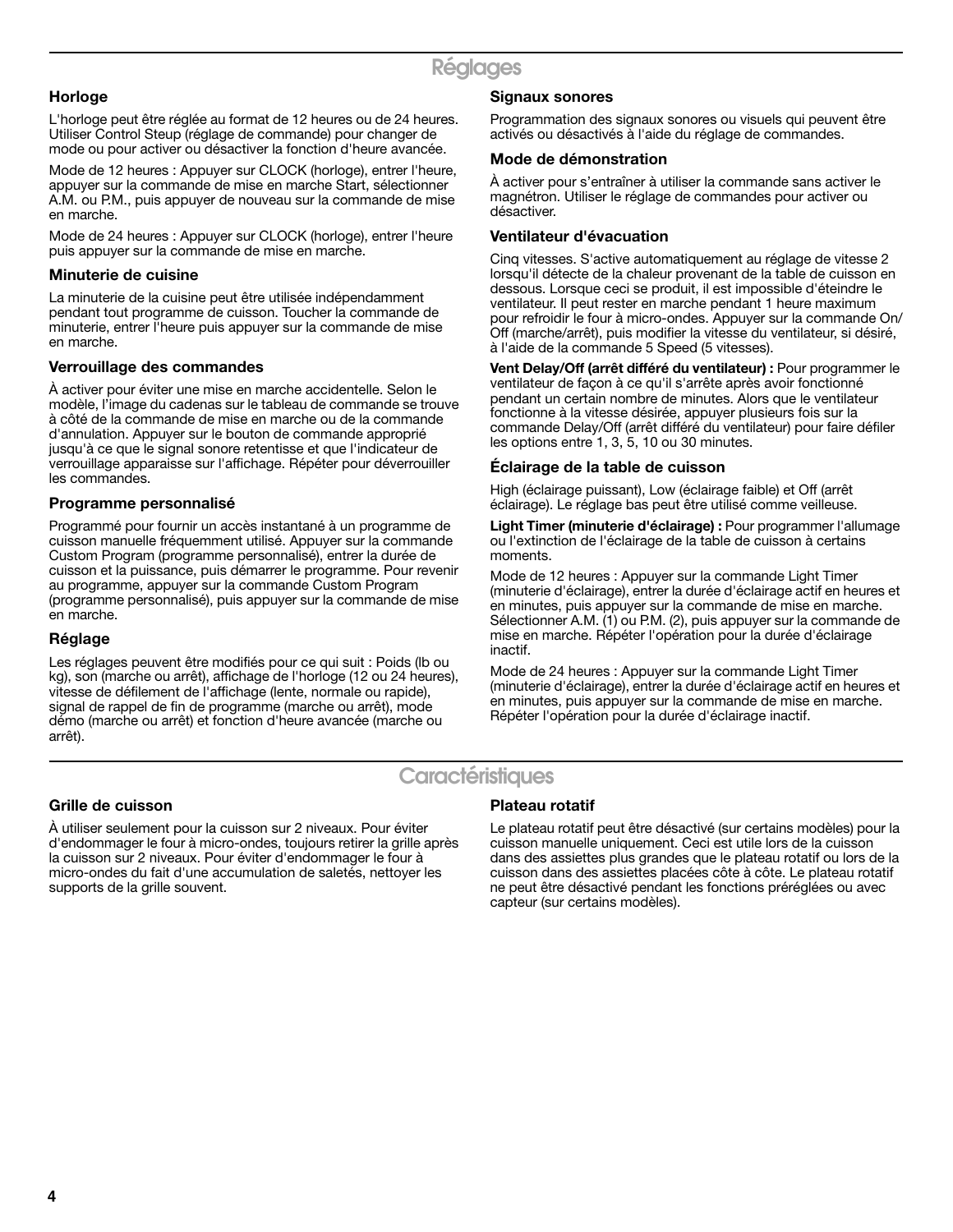### **Ustensiles et vaisselle adaptés au four à micro-ondes**

- Plat brunisseur (suivre les recommandations du fabricant.)
- Vitrocéramique, verre
- Porcelaine, terre cuite (suivre les recommandations du fabricant.)
- Mélamine (suivre les recommandations du fabricant.)
- Essuie-tout, assiettes et serviettes en papier (utiliser du papier non recyclé.)
- Emballages, sacs, couvercles, vaisselle, récipients en plastique (suivre les recommandations du fabricant.)
- Poterie et argile (suivre les recommandations du fabricant.)
- Ustensiles de cuisson en silicone (suivre les recommandations du fabricant.)
- Papier paraffiné

### **Ne pas utiliser**

- Ustensiles de cuisson métalliques
- Paille ou osier
- Or, argent ou étain
- Thermomètres à viande non approuvés, brochettes
- **Attaches**
- Doublures en papier d'aluminium, telles que les enveloppes à sandwich
- Agrafes
- Objets avec garniture en or ou en argent ou avec un enduit métallique

**Pour tester les ustensiles de cuisson/la vaisselle :** Placer le plat sur le plateau rotatif avec 1 tasse (250 mL) d'eau à côté. Programmer 1 minute de cuisson à puissance maximale. Si le plat devient chaud et que l'eau reste froide, ne pas utiliser le plat pour la cuisson aux micro-ondes.

### **Utilisation du four à micro-ondes**

Pour une liste des programmes préréglés, voir l'étiquette du guide de cuisson sur la partie avant face à l'ouverture du four à micro-ondes, derrière la porte.

### **Cuisson manuelle/cuisson par étapes**

Appuyer sur les touches numériques pour entrer la durée, appuyer sur POWER LEVEL (niveau de puissance) (si l'on souhaite une puissance autre que la puissance maximale), appuyer sur les touches numériques pour entrer le niveau de puissance (de 10 à 90), puis appuyer sur la commande de mise en marche.

En cas de programmation d'étapes supplémentaires, entrer la durée et la puissance de cuisson de chaque étape avant d'appuyer sur la commande de mise en marche.

### **Cuisson par détection**

Un capteur dans le four à micro-ondes détecte l'humidité dégagée par l'aliment au fur et à mesure qu'il chauffe et règle automatiquement la durée de cuisson en conséquence.

S'assurer que le four à micro-ondes est branché depuis au moins 3 minutes. Utiliser un plat adapté au four à micro-ondes avec un couvercle non hermétique, ou couvrir le plat de pellicule de plastique et laisser une ouverture d'échappement de l'air.

### **Cuisson préréglée (par détection)**

Appuyer sur COOK (cuisson), sélectionner l'aliment (boisson, repas surgelé, petit-déjeuner surgelé ou poitrine de poulet - voir l'étiquette du guide de cuisson), entrer la quantité au besoin, puis appuyer sur la commande de mise en marche.

### **Réchauffage préréglé (par détection)**

Appuyer sur REHEAT (réchauffage), sélectionner l'aliment (assiettée, mets en sauce ou pâtes - voir l'étiquette du guide de cuisson), entrer la quantité au besoin, puis appuyer sur la commande de mise en marche.

### **Maïs éclaté par détection**

Appuyer sur POPCORN (maïs éclaté). Détecte des sacs entre 3 et 3,5 oz (85 et 99 g).

### **Pomme de terre cuite au four par détection**

Appuyer sur BAKED POTATO (pomme de terre cuite au four). Détecte 1, 2, 3, 4, 5 ou 6 pommes de terre.

### **Tranche de pizza par détection**

Appuyer sur PIZZA SLICE (tranche de pizza). Détecte 1, 2, 3 ou 4 tranches.

### **Légumes par détection**

Appuyer sur VEGETABLES (légumes). Appuyer sur 1 pour des légumes frais et sur 2 pour des légumes surgelés. Détecte 1, 2, 3 ou 4 portions.

### **Décongélation préréglée**

Déballer l'aliment. Appuyer sur DEFROST (décongélation), entrer le poids en lb (0,1 à 6) puis appuyer sur la commande de mise en marche. Retourner les aliments lorsque les signaux retentissent.

### **Décongélation de 1 lb**

Décongélation automatique pour 1 lb (454 g). Déballer l'aliment. Appuyer sur 1 POUND DEFROST (décongélation pour 1 lb). Le four à micro-ondes se met en marche automatiquement après un bref délai. Retourner les aliments lorsque les signaux retentissent.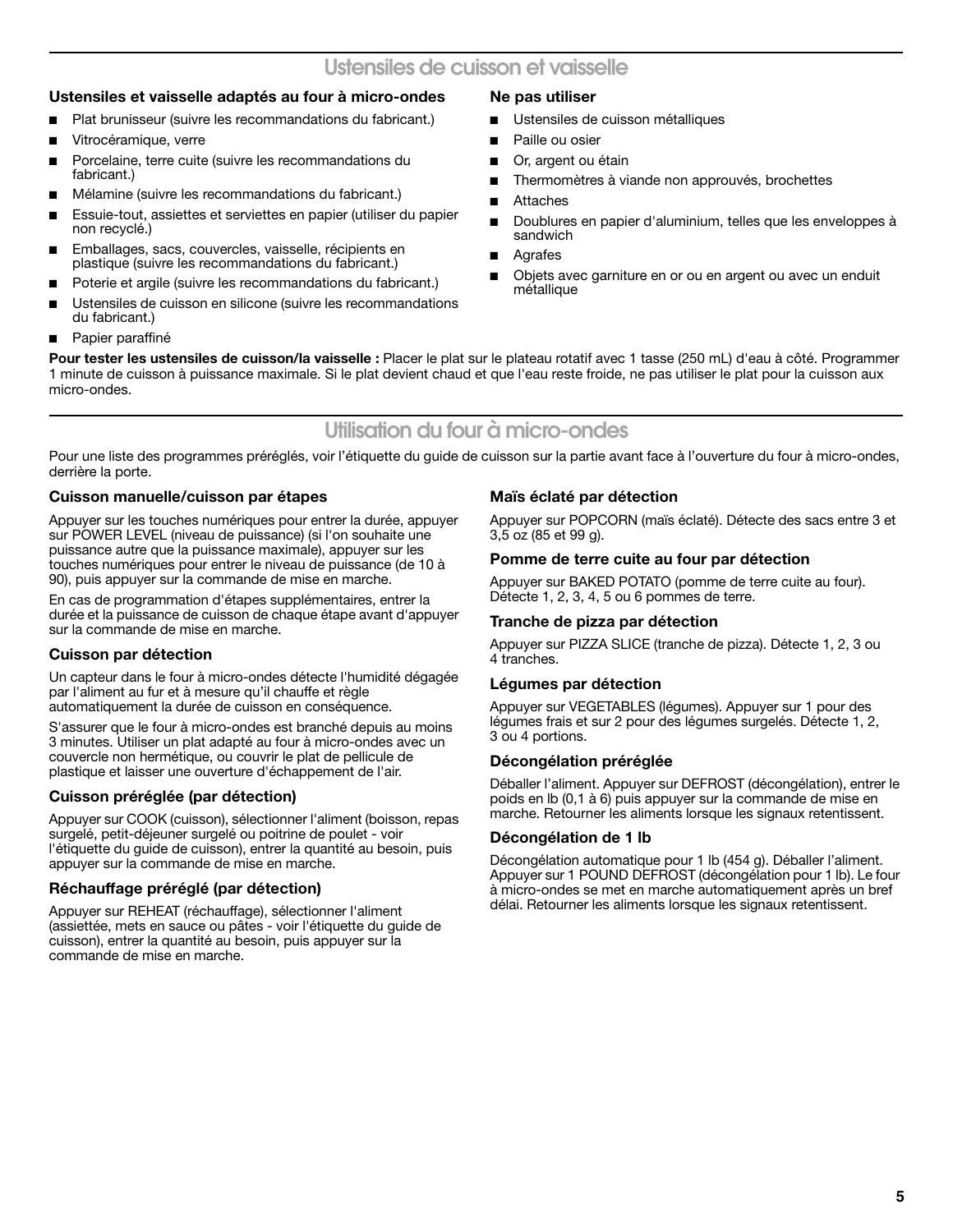### **Soften/Melt (ramollir/faire fondre)**

Appuyer sur SOFTEN/MELT (ramollir/faire fondre), sélectionner l'aliment (faire fondre le chocolat, ramollir le fromage à la crème ou faire fondre le beurre - voir l'étiquette du guide de cuisson), entrer la quantité au besoin, puis appuyer sur la commande de mise en marche.

### **Collations**

Appuyer sur SNACKS (collations), sélectionner l'aliment (nachos, ailes de poulet, pelures de pommes de terre ou bâtons de fromage - voir l'étiquette du guide de cuisson), entrer la quantité au besoin, puis appuyer sur la commande de mise en marche.

### **Kids Meals (repas enfants)**

Appuyer sur KIDS MEALS (repas enfants), sélectionner l'aliment (croquettes de poulet, hot dogs, frites ou sandwich surgelé - voir l'étiquette du guide de cuisson), entrer la quantité au besoin, puis appuyer sur la commande de mise en marche.

### **Moins ou plus**

Durant la cuisson, appuyer sur la touche numérique "1" pour soustraire du temps de cuisson par tranche de 10 secondes. Chaque pression supplémentaire de la touche numérique "1" soustrait 10 secondes supplémentaires de la durée de cuisson. Appuyer sur la touche numérique "9" pour ajouter du temps de cuisson par tranche de 10 secondes. Chaque pression supplémentaire de la touche numérique "9" ajoute 10 secondes supplémentaires à la durée de cuisson.

### **Ajouter 30 secondes**

Appuyer sur ADD 30 SEC. (ajouter 30 secondes) pour mettre en marche le four à micro-ondes à la puissance maximale pendant 30 secondes, ou ajouter du temps par tranche de 30 secondes à n'importe quel programme de cuisson manuel.

### **Entretien du four à micro-ondes**

### **Nettoyage général**

**IMPORTANT :** Avant le nettoyage, veiller à ce que toutes les commandes soient désactivées et que le four à micro-ondes soit froid. Toujours suivre les instructions sur l'étiquette des produits de nettoyage.

Pour éviter d'endommager le four à micro-ondes par des brûlures dues à une accumulation de saletés, veillez à ce que la cavité, le couvercle des orifices des micro-ondes, les supports de la grille de cuisson et la zone de contact entre la porte et le châssis restent propres.

Nettoyer avec du savon doux, de l'eau et un chiffon doux ou une éponge, ou tel qu'indiqué ci-dessous.

- Filtres à graisse : savon doux et eau ou lave-vaisselle.
- Porte et extérieur : savon doux et eau, ou nettoyant pour verre appliqué sur de l'essuie-tout.
- Tableau de commande : éponge ou chiffon doux et eau.
- Acier inoxydable (sur certains modèles) : savon doux et eau, puis rincer à l'eau claire et sécher avec un chiffon doux, ou utiliser un nettoyant pour acier inoxydable.
- Plateau rotatif : savon doux et eau ou lave-vaisselle.
- Grille de cuisson et supports : savon doux, eau et chiffon de nettoyage. Le passage au lave-vaisselle n'est pas recommandé.

### **Installation/remplacement des filtres et des ampoules**

- Filtres à graisse : Les filtres à graisse se trouvent sous le four à micro-ondes. Nettoyer une fois par mois ou tel qu'indiqué par le témoin lumineux d'état du filtre. Faire glisser le filtre hors de la zone de languette et retirer le filtre. Pour remettre en place, placer l'extrémité du filtre dans l'ouverture située face à la zone de la languette, faire pivoter l'autre extrémité vers le haut et la faire glisser vers la zone de la languette.
- Filtre à charbon : Le filtre à charbon se trouve derrière la grille de ventilation sur la partie supérieure avant du four à microondes. Il est impossible de nettoyer le filtre à charbon; il est nécessaire de le remplacer tous les 6 mois environ. Ôter les deux vis de la grille de ventilation, vers basculer la grille vers l'avant, la retirer en la soulevant puis retirer le filtre. Pour la remise en place, placer le filtre dans la zone à encoches avec le treillis de fil métallique vers le haut, réinstaller la grille de ventilation et la fixer avec des vis.
- Lampe de la table de cuisson : l'ampoule de la table de cuisson se trouve sur la face inférieure du four à micro-ondes et peut être remplacée. Ôter les vis du couvercle de l'ampoule et ouvrir le couvercle de l'ampoule. Remplacer l'ampoule, fermer le couvercle de l'ampoule et le fixer avec les vis.
- Lampe de la cavité : l'ampoule de la cavité se trouve derrière la grille de ventilation, sur la partie supérieure avant du four à micro-ondes, sous le couvercle de l'ampoule; elle peut être remplacée. Ôter les deux vis de la grille de ventilation, vers basculer la grille vers l'avant puis la retirer en la soulevant. Ôter la vis du couvercle de l'ampoule, ouvrir le couvercle de l'ampoule et remplacer l'ampoule. Fermer le couvercle de l'ampoule et le fixer à l'aide de la vis. Réinstaller la grille de ventilation et la fixer avec des vis.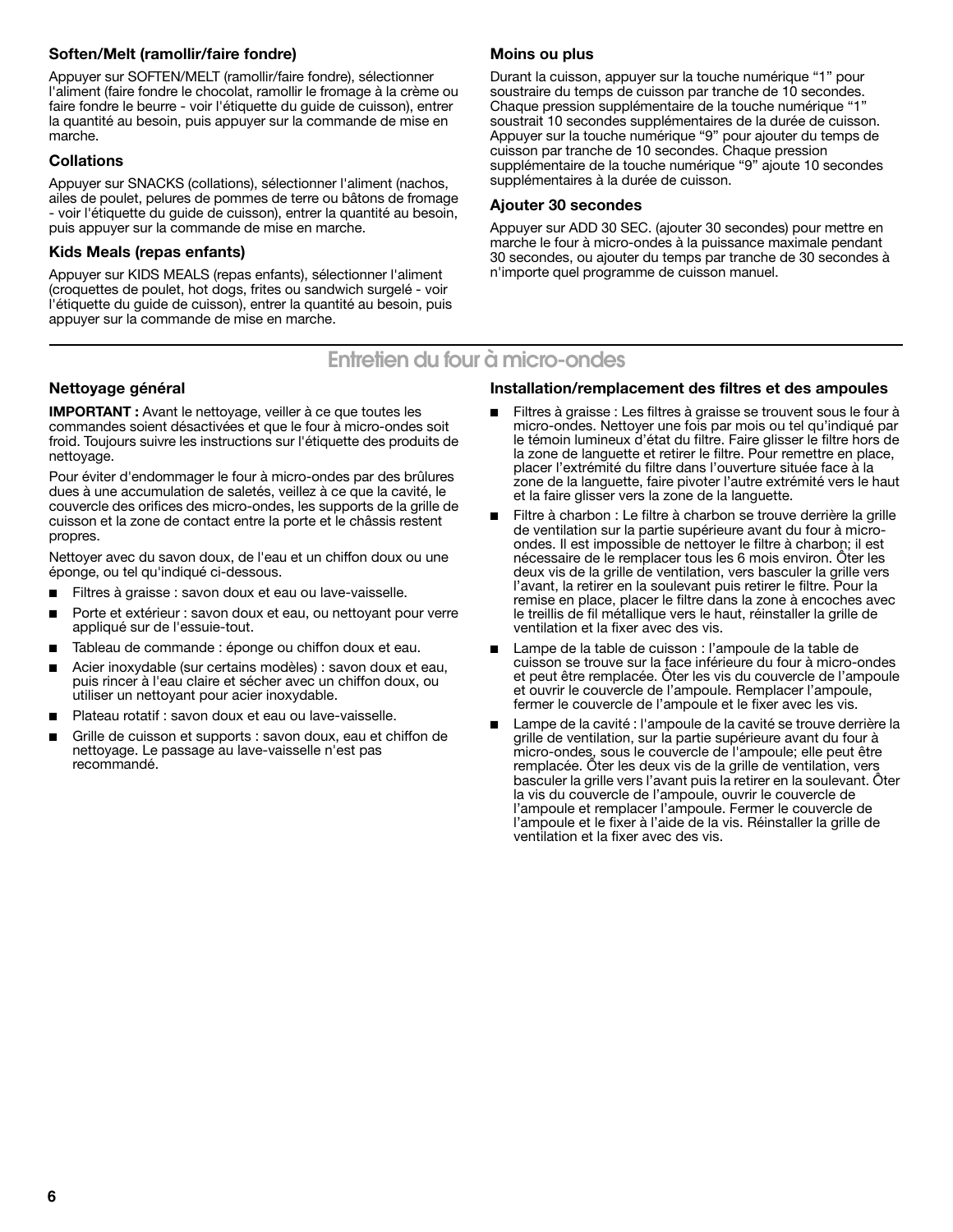### **Essayer d'abord les solutions suggérées ici ou consulter notre site Web pour tenter d'éviter le coût d'une visite de service.**

### **www.jennair.ca**

### **Le four à micro-ondes ne fonctionne pas**

**Vérifier ce qui suit :**

### ■ **Fusible ou disjoncteur**

Si un fusible est grillé ou que le disioncteur s'est déclenché, remplacer le fusible ou réenclencher le disjoncteur. Si le problème persiste, appeler un électricien.

### ■ **Magnétron**

Faire chauffer une tasse (250 mL) d'eau froide pendant 2 minutes à la puissance de cuisson maximale. Si l'eau ne chauffe pas, essayer les étapes dans les articles ci-dessous. Si le four à micro-ondes ne fonctionne toujours pas, faire un appel de service.

### ■ **Porte**

Bien fermer la porte. Sur certains modèles, si une cale d'espacement est fixée à l'intérieur de la porte, la retirer puis bien fermer la porte.

Si un message concernant la porte s'affiche, la porte a été fermée depuis au moins 5 minutes sans que le four à microondes ait été mis en marche. Le but du message est d'éviter une mise en marche accidentelle du four à micro-ondes. Ouvrir et fermer la porte, puis démarrer le programme.

### ■ **Commande**

Vérifier que la commande est réglée correctement. Vérifier que le verrouillage des commandes est désactivé. Vérifier que le mode de démonstration (sur certains modèles) est éteint.

### **Formation d'arcs à l'intérieur du four à micro-ondes**

### **Vérifier ce qui suit :**

### ■ **Accumulation de saletés**

Une accumulation de saletés sur les parois de la cavité, l'orifice d'introduction des micro-ondes, les supports de la grille de cuisson et la zone de contact entre le cadre et la porte peut entraîner la formation d'arcs. Voir "Nettoyage général" dans la section "Entretien du four à micro-ondes".

### **Le plateau rotatif tourne dans les deux sens**

■ Ceci est normal et dépend de la rotation du moteur au début du programme.

### **Des messages s'affichent**

- Un message de sollicitation de défilement pour régler l'horloge signifie qu'il y a eu une panne de courant. Régler à nouveau l'horloge.
- Une lettre suivie d'un numéro indique une erreur. Appeler pour obtenir de l'aide.

### **Brouillage par une radio, un téléviseur ou un téléphone sans fil**

### **Vérifier ce qui suit :**

■ **Proximité**

Éloigner le récepteur du four à micro-ondes ou ajuster l'antenne de la radio ou du téléviseur.

■ **Saleté**

Vérifier que la porte du four à micro-ondes et les surfaces d'étanchéité sont propres.

### ■ **Fréquence**

Certains téléphones sans fil de 2,4 GHz et certains réseaux domestiques sans fil peuvent subir des parasites ou des bruits lorsque le four à micro-ondes est en marche. Utiliser un téléphone avec fil, un téléphone sans fil avec une fréquence différente ou éviter d'utiliser ces articles pendant le fonctionnement du four à micro-ondes.

### **Le ventilateur fonctionne pendant l'utilisation de la table de cuisson**

Ceci est normal. Le ventilateur de refroidissement du four à micro-ondes (sur certains modèles), qui est séparé du ventilateur d'évacuation, se met automatiquement en marche pendant le fonctionnement du four à micro-ondes pour le refroidir. Il peut également se mettre en marche automatiquement et fonctionner par intermittence pour refroidir les commandes du four à micro-ondes lorsque la table de cuisson située en dessous est en cours d'utilisation.

### **Pièces de rechange et produits de nettoyage**

Vous trouverez ci-dessous une liste des pièces et fournitures qui peuvent être achetées séparément. Veuillez vous référer à la page de couverture pour des renseignements de contact et d'identification du modèle.

### **Pièces de rechange**

- Plateau rotatif
- Support et roulettes du plateau rotatif
- Axe du plateau rotatif
- Grille de cuisson
- Attache de la grille
- Support de la grille
- Filtres à graisse
- Filtre à charbon
- Ampoule de la table de cuisson
- Ampoule de la cavité

### **Produits de nettoyage**

- Produit de dégraissage pour service intense
- Nettoyant tout-usage pour appareils ménagers
- Nettoyant et poli pour acier inoxydable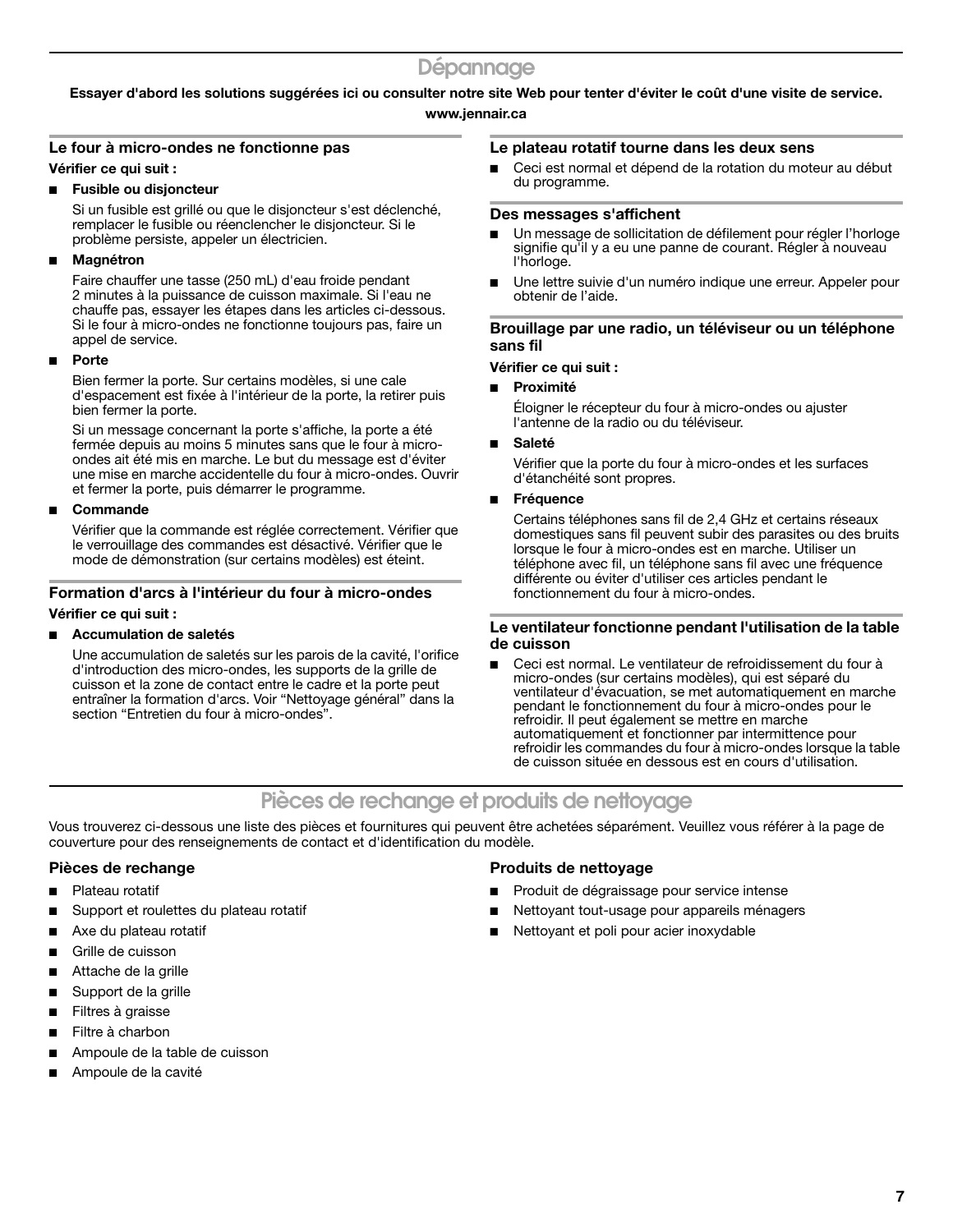## **GARANTIE DES APPAREILS DE CUISSON JENN-AIR®**

### **GARANTIE LIMITÉE**

Pendant un an à compter de la date d'achat, lorsque ce gros appareil ménager est utilisé et entretenu conformément aux instructions jointes à ou fournies avec le produit, Jenn-Air, marque de Whirlpool Corporation ou Whirlpool Canada LP (ci-après désignées "Jenn-Air") paiera pour les pièces spécifiées par l'usine et la main-d'œuvre pour corriger les vices de matériaux ou de fabrication. Le service doit être fourni par une compagnie de service désignée par Jenn-Air. Cette garantie limitée est valide uniquement aux États-Unis ou au Canada et s'applique exclusivement lorsque l'appareil est utilisé dans le pays où il a été acheté. À l'extérieur du Canada et des 50 États des États-Unis, cette garantie limitée ne s'applique pas. Une preuve de la date d'achat original est exigée pour obtenir un service dans le cadre de la présente garantie limitée.

### **GARANTIE LIMITÉE DE LA DEUXIÈME À LA CINQUIÈME ANNÉE INCLUSIVEMENT SUR CERTAINS COMPOSANTS**

De la deuxième à la cinquième année inclusivement à compter de la date d'achat, lorsque cet appareil ménager est utilisé et entretenu conformément aux instructions jointes à ou fournies avec le produit, Jenn-Air paiera pour les pièces spécifiées par l'usine pour les composants suivants (si applicables au produit), en cas de vices de matériaux ou de fabrication :

- Élément électrique
- Clavier tactile et microprocesseur

Commandes électroniques

Brûleurs à gaz scellés

- Tube magnétron
- Table de cuisson en vitrocéramique : en cas de bris d'origine thermique

### **ARTICLES EXCLUS DE LA GARANTIE**

### **La présente garantie limitée ne couvre pas :**

- **1.** Les visites de service pour rectifier l'installation du gros appareil ménager, montrer à l'utilisateur comment utiliser l'appareil, remplacer ou réparer des fusibles ou rectifier le câblage ou la plomberie du domicile.
- **2.** Les visites de service pour réparer ou remplacer les ampoules électriques de l'appareil, les filtres à air ou les filtres à eau. Les pièces consomptibles ne sont pas couvertes par la garantie.
- **3.** Les réparations lorsque le gros appareil ménager est utilisé à des fins autres que l'usage unifamilial normal ou lorsque les instructions d'installation et/ou les instructions de l'opérateur ou de l'utilisateur fournies ne sont pas respectées.
- **4.** Les dommages imputables à : accident, modification, usage impropre ou abusif, incendie, inondation, actes de Dieu, installation fautive ou installation non conforme aux codes d'électricité ou de plomberie, ou l'utilisation de pièces consomptibles ou de produits nettoyants non approuvés par Jenn-Air.
- **5.** Les défauts apparents, notamment les éraflures, les bosses, fissures ou tout autre dommage au fini du gros appareil ménager, à moins que ces dommages soient dus à des vices de matériaux ou de fabrication et soient signalés à Jenn-Air dans les 30 jours suivant la date d'achat.
- **6.** Toute perte d'aliments due à une défaillance du réfrigérateur ou du congélateur.
- **7.** Les coûts associés au transport du gros appareil ménager du domicile pour réparation. Ce gros appareil ménager est conçu pour être réparé à domicile et seul le service à domicile est couvert par la présente garantie.
- **8.** Les réparations aux pièces ou systèmes résultant d'une modification non autorisée faite à l'appareil.
- **9.** Les frais de transport pour le service d'un produit si votre gros appareil est situé dans une région éloignée où un service d'entretien Jenn-Air autorisé n'est pas disponible.
- **10.** La dépose et la réinstallation de votre gros appareil si celui-ci est installé dans un endroit inaccessible ou n'est pas installé conformément aux instructions d'installation fournies.
- **11.** Les gros appareils ménagers dont les numéros de série et de modèle originaux ont été enlevés, modifiés ou qui ne peuvent pas être facilement identifiés. La présente garantie est nulle si le numéro de série d'usine a été modifié ou enlevé du gros appareil ménager.

Le coût d'une réparation ou d'un remplacement dans le cadre de ces circonstances exclues est à la charge du client.

**CLAUSE D'EXONÉRATION DE RESPONSABILITÉ AU TITRE DES GARANTIES IMPLICITES; LIMITATION DES RECOURS** LE SEUL ET EXCLUSIF RECOURS DU CLIENT DANS LE CADRE DE LA PRÉSENTE GARANTIE LIMITÉE CONSISTE EN LA RÉPARATION PRÉVUE CI-DESSUS. LES GARANTIES IMPLICITES, Y COMPRIS LES GARANTIES APPLICABLES DE QUALITÉ MARCHANDE ET D'APTITUDE À UN USAGE PARTICULIER, SONT LIMITÉES À UN AN OU À LA PLUS COURTE PÉRIODE AUTORISÉE PAR LA LOI. JENN-AIR N'ASSUME AUCUNE RESPONSABILITÉ POUR LES DOMMAGES FORTUITS OU INDIRECTS. CERTAINES JURIDICTIONS NE PERMETTENT PAS L'EXCLUSION OU LA LIMITATION DES DOMMAGES FORTUITS OU INDIRECTS, OU LES LIMITATIONS DE LA DURÉE DES GARANTIES IMPLICITES DE QUALITÉ MARCHANDE OU D'APTITUDE À UN USAGE PARTICULIER, DE SORTE QUE CES EXCLUSIONS OU LIMITATIONS PEUVENT NE PAS S'APPLIQUER DANS VOTRE CAS. CETTE GARANTIE VOUS CONFÈRE DES DROITS JURIDIQUES SPÉCIFIQUES ET VOUS POUVEZ ÉGALEMENT JOUIR D'AUTRES DROITS QUI PEUVENT VARIER D'UNE JURIDICTION À UNE AUTRE.

Si vous résidez à l'extérieur du Canada et des 50 États des États-Unis, contactez votre marchand Jenn-Air autorisé pour déterminer si une<br>5/09 autre garantie s'applique.